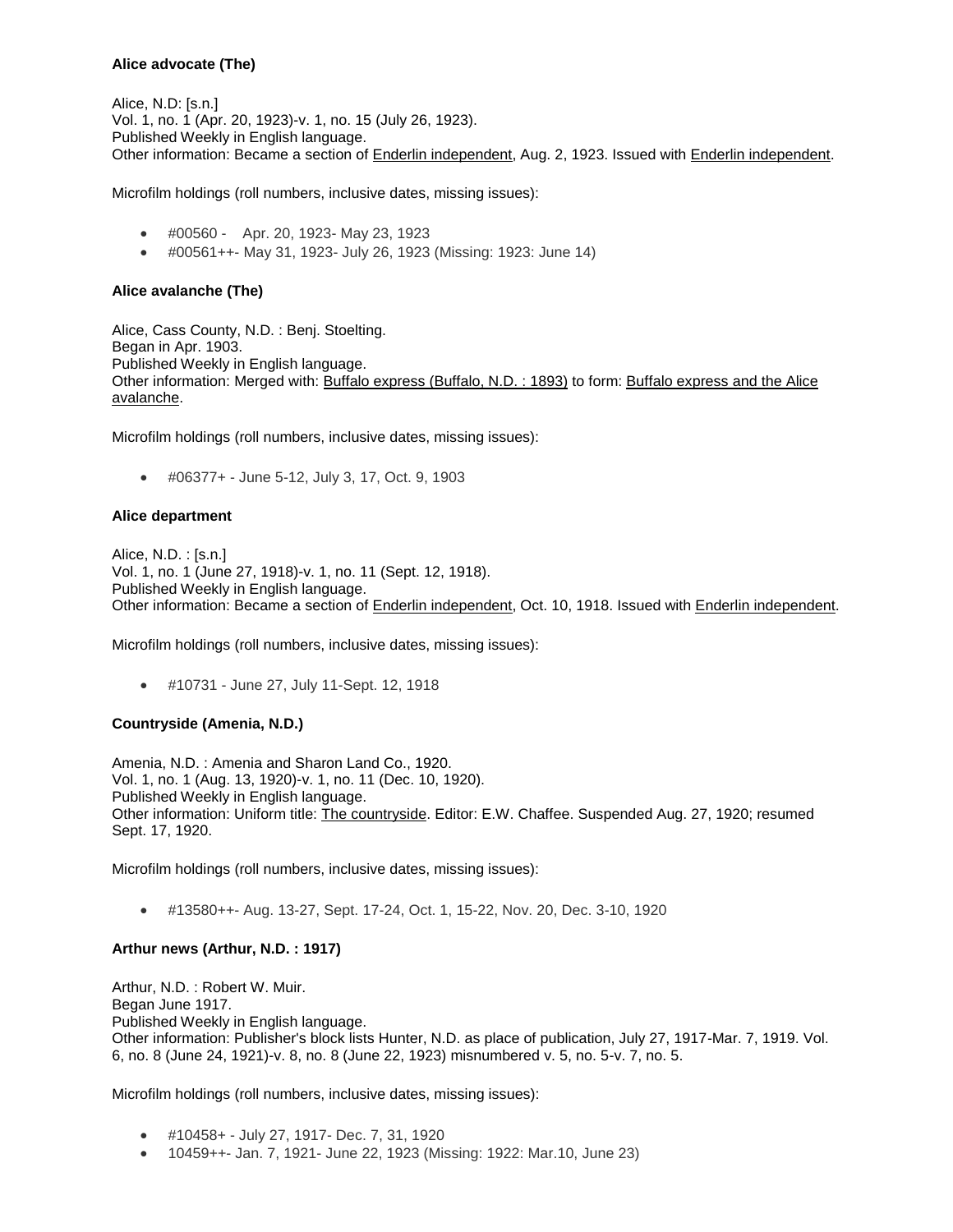#### **Arthur news (Arthur, N.D.: 1936)**

Arthur, Cass County, N.D. : [s.n.]. Vol. 1, no. 1 (May 21, 1936)-v. 1, no. 24 (Sept. 17, 1936). Published Weekly in English language. Other information: Numbering is irregular. Included in Hunter times.

Microfilm holdings (roll numbers, inclusive dates, missing issues):

#00960 - May 21, 1936- Sept. 17, 1936

## **Ayr weekly express (The)**

Ayr, Cass County, N.D. : [s.n.]. Vol. 1, no. 1 (Mar. 24, 1921)-v. 4, no. 11 (May 1, 1924). Published Weekly in English language. Other information: Issued with Buffalo express (Buffalo, N.D. : 1910).

Microfilm holdings (roll numbers, inclusive dates, missing issues):

- #03932++- Mar. 24, 1921- Apr. 27, 1922 (Missing: 1922: Apr.7)
- 03933++- Apr. 27, 1922- May 1, 1924 (Missing: 1923: Nov.8)

### **Buffalo express (Buffalo, N.D. : 1893)**

Buffalo, N.D. : F.C. Hendershott [and], L. Griffith. Began in 1893. Published Weekly in English language.

Other information: "Official County paper, 1894-1895, 1899. Merged with: Alice avalanche to form: Buffalo express and the Alice avalanche.

Microfilm holdings (roll numbers, inclusive dates, missing issues):

 #03927++- Apr. 6, 1894- June 11, 1908 (Missing: 1894: Apr.20-Dec.; 1895: Jan.5-12,26, Feb.1-8,27, Mar.1, Apr.12-Dec.; 1896: Jan.-May 15, June 19-July, Aug.-Sept, Oct.9,21, Nov.-Dec.4,18-25; 1897: Jan.-Mar.4,18-Dec.; 1898: Jan.-Feb.12,26-Mar.11,25-Dec.; 1899: Jan.5,19-26, Feb.2-9,23, Mar.18- Dec.; 1900; 1901: Jan.-Apr.18, May-Dec.; 1902: Jan.-Aug.14,28-Dec.4,18-25; 1903: Jan.-Apr.9,23-30, May 14-July, Aug.13-Dec.; 1904; 1905: Jan.-Apr.20)

#### **Buffalo express (Buffalo, N.D. : 1910)**

Buffalo, Cass County, N.D. : Wm. Knight. Vol. 21, no. 30 (Sept. 16, 1910)-v. 53, no. 22 (Aug. 12, 1943). Published Weekly in English-German language. Other information: Official paper of Buffalo and Cass County, 1912-1914. Numbering is irregular. Some columns in German. Includes: Ayr weekly express, Mar. 24, 1921-May 1, 1924. Continues: Buffalo express and the Alice avalanche. Absorbed by: Cass County tribune and Tower City topics.

- #03929+ Sept. 16, 1910- July 31, 1913
- 03930++- July 31, 1913- June 8, 1916 (Missing: 1914: Feb.19)
- 03931++- June 8, 1916- May 8, 1919 (Missing: 1917: Oct.18)
- 03932++- May 8, 1919- Apr. 27, 1922 (Missing: 1922: Apr.7)
- 03933++- Apr. 27, 1922- Mar. 5, 1925 (Missing: 1923: Nov.8)
- 03934++- Mar. 5, 1925- Feb. 9, 1928 (Missing: 1926: Dec.30)
- 03935++- Feb. 9, 1928- Dec. 11, 1930 (Missing: 1929: Dec.19)
- 03936++- Dec. 11, 1930- Oct. 19, 1933 (Missing: 1931: Jan.29, Mar.19)
- 03937++- Oct. 19, 1933- Oct. 29, 1936 (Missing: 1935: Aug.29; 1936: Jan.16, Feb.13)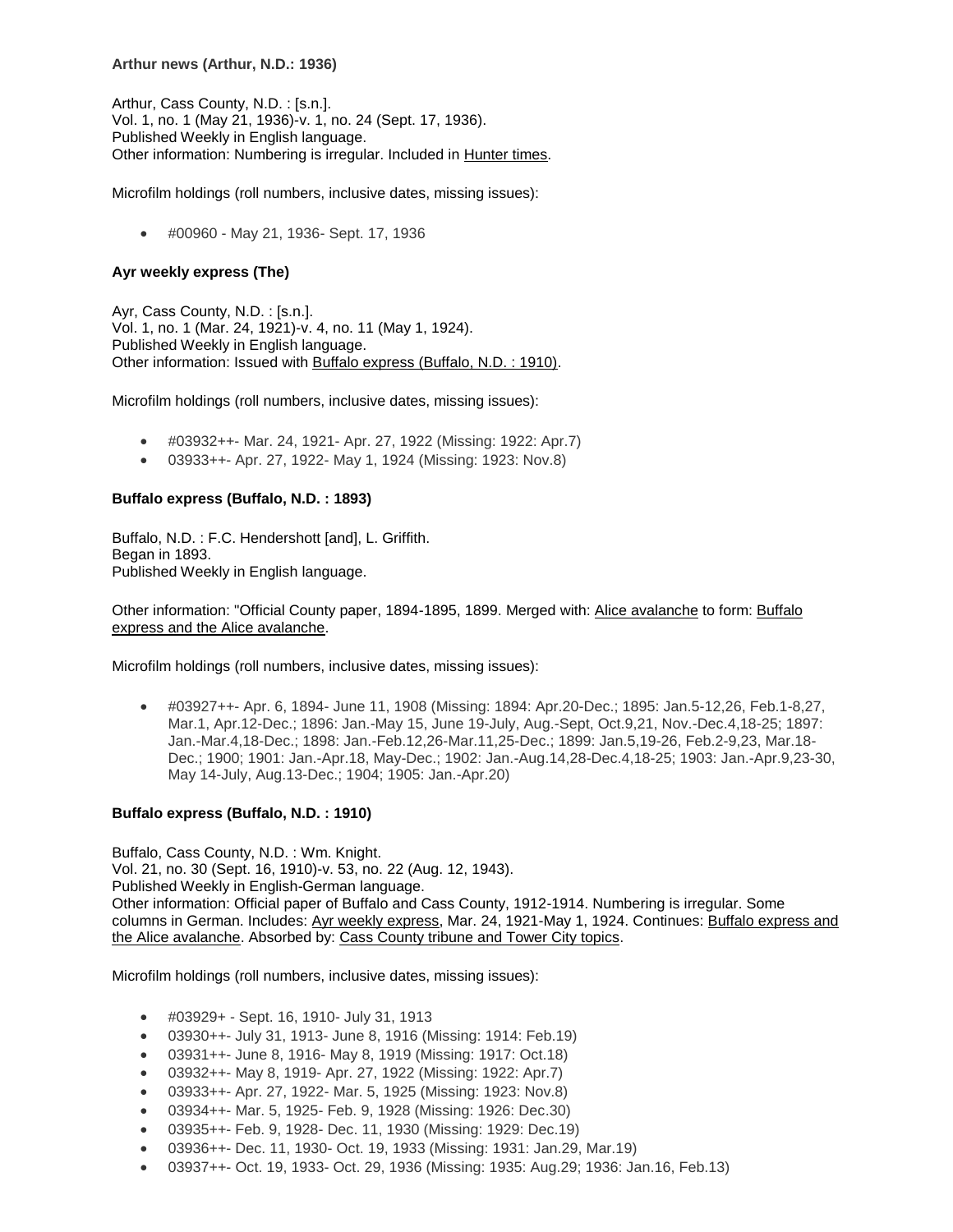- 03938+ Oct. 29, 1936- Sept. 28, 1939
- 03939+ Sept. 28, 1939- Sept. 18, 1942
- 03940+ Sept. 18, 1942- Aug. 6, 1943

### **Buffalo express and the Alice avalanche**

Buffalo, Cass Co., N.D. : Ben. J. Stoelting. -v. 21, no. 29 (Sept. 9, 1910). Published Weekly in English language. Other information: Official County paper, 1906-1907, 1909. Formed by the union of Buffalo express (Buffalo, N.D. : 1893) and Alice avalanche. Continued by: Buffalo express (Buffalo, N.D. : 1910).

Microfilm holdings (roll numbers, inclusive dates, missing issues):

- #03927+ Apr. 27, 1905- June 11, 1908 (Missing: 1905: June 29; 1906: May 24)
- 03928+ June 11, 1908- Aug. 5, 1910
- 03929+ Aug. 5, 1910- Sept. 9, 1910

### **Buffalo herald (Tower City, N.D.)**

Tower City and Buffalo, Dakota [N.D.] : F.M. Cornell. Began in July 1879; ceased July 14, 1889? Published Weekly in English language. Other information: Official paper: Village and County, 1887-1888; County, 1889. Issues for July 10-Aug. 7, 1885 list Tower City, Buffalo and Oriska on masthead. Starting with June 25, 1886 issue only Buffalo listed on masthead. Issue for Apr. 2, 1886 also called Whole No. 279. Double numbering continues throughout.

Microfilm holdings (roll numbers, inclusive dates, missing issues):

 #10526++- May 22, 1885- July 14, 1889 (Missing: 1885: June 3,17, Aug.28, Sept.4-18, Oct.2-23, Nov.13-Dec.; 1886: Jan.1-22, Feb.5,19-26, Mar.5-12,26, Apr.9-30, May 7,21-28, June 18, July 23-30, Aug.13, Sept.3,24, Oct.19-26, Nov.9-23; 1889: Jan.3,25, Mar.8,22, Apr.12-19, May-July 7)

## **Buffalo journal (Buffalo, N.D.)**

Buffalo, Cass County, N.D. : John T. McCormick. Began in 1891; ceased July 21, 1892. Published Weekly in English language. Other information: Publisher's block says published in Buffalo and Tower City. Official paper of Cass County, 1892.

Microfilm holdings (roll numbers, inclusive dates, missing issues):

 #11319++- Mar. 26, 1891-July 21, 1892 (Missing: 1891: Apr.16-23, May-Dec.; 1892: Jan.7-14, Feb.4- 18, Mar.3-24, Apr., May 12-July 14, Aug.-Dec.)

#### **Casselton courier**

Casselton, Cass Co., Dakota [N.D.] : B.B. Armbuster [and] Wm. H. Ellis. Vol. 1, no. 1 (Nov. 22, 1884)-v. 1, no. 23 (Apr. 25, 1885). Published Weekly in English language. Other information: Continues: Casselton sun. Continued by: Dakota blizzard.

Microfilm holdings (roll numbers, inclusive dates, missing issues):

#06328+ - Nov. 22, 1884- Apr. 25, 1885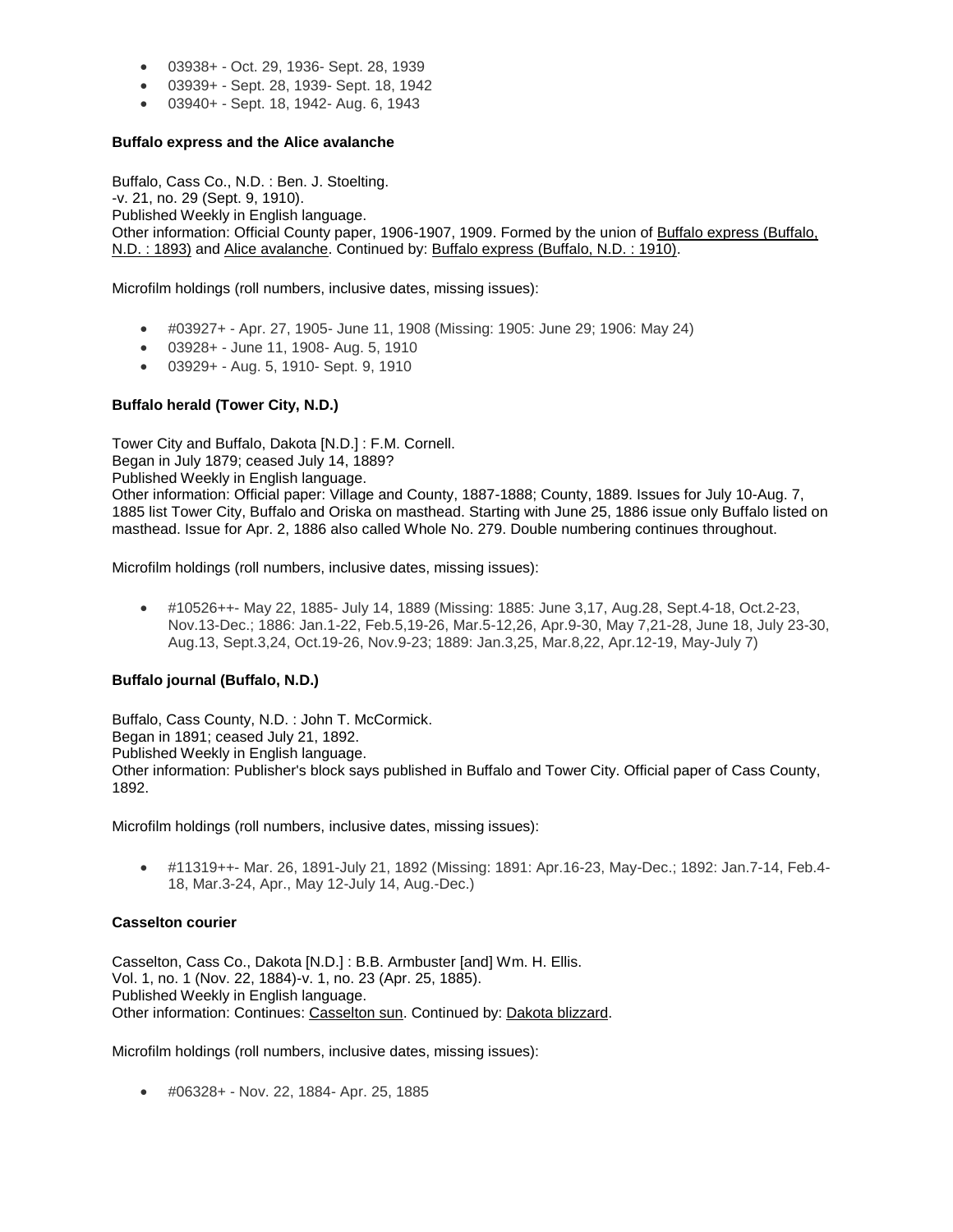# **Casselton eye (The)**

Casselton, N.D. : Chas. E. Stone. Vol. 6, no. 1 (Aug. 3, 1904)-v. 7, no. 26 (Jan. 24, 1906). Published Weekly in English language. Other information: Continues: Eye (Casselton, N.D.).

Microfilm holdings (roll numbers, inclusive dates, missing issues):

#07054+ - Aug. 3, 1904- Jan. 24, 1906 (Missing: 1904: Oct.19)

# **Casselton reporter (The)**

Casselton, Dakota [N.D.] : A.W. McCormack. Began in May 1880; -89th year, no. 47 (Mar. 14, 1969). Published Weekly in English language. Other information: Official paper of the City and County, 1891-1897; County, 1898-1902. Published as: Casselton reporter and the Casseltonian, Oct. 4, 1895-May 15, 1896. Sometimes published two editions called First Edition and Second Edition. First edition for June 23, 1967 misnumbered Vol. 39, no. 40. Includes section Hunter times, Aug. 11-Dec. 2, 1966, May 12-26, June 23, 1967. Also a section of: Hunter times, Aug. 11-Dec. 15, 1966, Jan. 5-Dec. 7, 1967. Absorbed: Casseltonian. Continued by: Reporter (Casselton, N.D.).

Microfilm holdings (roll numbers, inclusive dates, missing issues):

- #06330+ Aug. 19, Sept. 16, 1880
- 06330+ Oct. 9, 1891- July 28, 1893 (Missing: 1891: Nov.27)
- 06331+ Aug. 4, 1893- Aug. 28, 1896
- 06332+ Sept. 4, 1896- Aug. 29, 1899
- 07053+ Jan. 5, 1900- Dec. 26, 1902
- 07054+ Jan. 2, 1903- Mar. 11, 1904

## **Davenport news (Davenport, N.D. : 1902)**

Davenport, Cass County, N.D. : Jay H. Maltby. Began in 1895? Ceased in 1902? Published Weekly in English language. Other information: Continued by: Forman news.

Microfilm holdings (roll numbers, inclusive dates, missing issues):

#11319+ - Apr. 25, 1902

## **Davenport news (Davenport, N.D. : 1911)**

Davenport, N.D. : A.B. Qualey, H.G. Broten. Vol. 1, no. 1 (May 26, 1911)-v. 9, no. 23 (Nov. 14, 1919). Published Weekly in English-German language. Other information: Some columns in German. Merged with: Red River Valley register to form: Red River Valley register and Davenport news (The).

- #10717++- May 26, 1911- Dec. 26, 1913 (Missing: 1911: Aug.4, Nov.14)
- 10718++- Jan. 2, 1914- Dec 29, 1916 (Missing: 1914: Sept.4)
- 10719++- Jan. 5, 1917- Nov. 14, 1919 (Missing: 1917: Jan.19, June 8-15, Oct.19; 1918: Oct.4)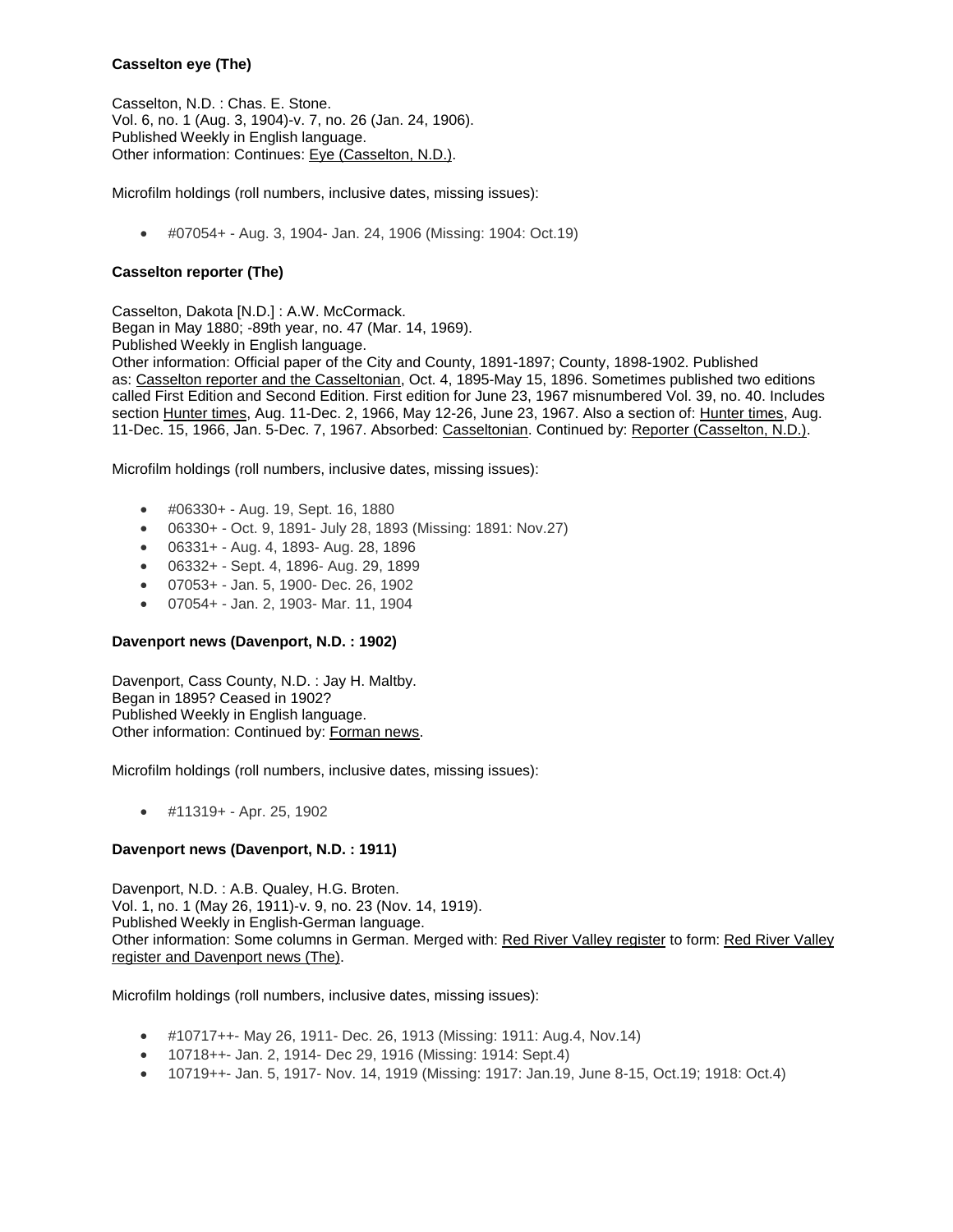### **Davenport record**

Davenport, Cass County, N.D. : [Adolph Friese]. Began in 1922; -v. 5, no. 32 (Dec. 29, 1927). Published Weekly in English language. Other information: Numbering is irregular.

Microfilm holdings (roll numbers, inclusive dates, missing issues):

 #10716++- Aug. 6, 1925- Dec. 29, 1927 (Missing: 1925: Oct.22, Nov.26, Dec.3-24; 1926: Jan.21, Apr.29, May 13, July 22; 1927: June 16, July 7-28, Dec.8)

### **Commonwealth (Fargo, N.D. : Daily)**

Fargo, N.D. : Huth, Faust & Co. Began Sept. 20, 1894; ceased in 1896. Published Daily (except Sun.) in English language. Other information: Publisher's block also says: Daily evening commonwealth. Other edition available: Commonwealth (Fargo, N.D. : Weekly). Merged with: Sun-independent to form: Daily commonwealth and sun-independent.

Microfilm holdings (roll numbers, inclusive dates, missing issues):

#11319+ - Oct. 4, 13, 17, Nov. 3, 19, 1894

### **Commonwealth (Fargo, N.D. : Weekly)**

Fargo, N.D. : Finley Grant & Bert Gray. Began in 1890? Published Weekly in English language. Other information: Other edition available: Commonwealth (Fargo, N.D. : Daily).

Microfilm holdings (roll numbers, inclusive dates, missing issues):

 #11319+ - July 3, 1891- Apr. 22, 1894 (Missing: 1891: July 10-Dec.4,18-25; 1892; 1893: Jan.-June 2,16-30-Dec.14,28)

#### **Constitutionalist**

Fargo, N.D. : E.E. Saunders. Vol. 3, no. 7 (May 1928)- Published Weekly in English language. Other information: Continues: State record (Fargo, N.D.).

Microfilm holdings (roll numbers, inclusive dates, missing issues):

#11319+ - May, June, July, 1928

#### **Daily commonwealth and sun-independent (The)**

Fargo, N.D. : Commonwealth Co. Began in 1896. Published Daily (except Sun.) in English language. Other information: Publisher's block title: Daily commonwealth (The). Formed by the union of Sun independent and Commonwealth (Fargo, N.D. : Daily).

Microfilm holdings (roll numbers, inclusive dates, missing issues):

#11319+ - Nov. 6, 1896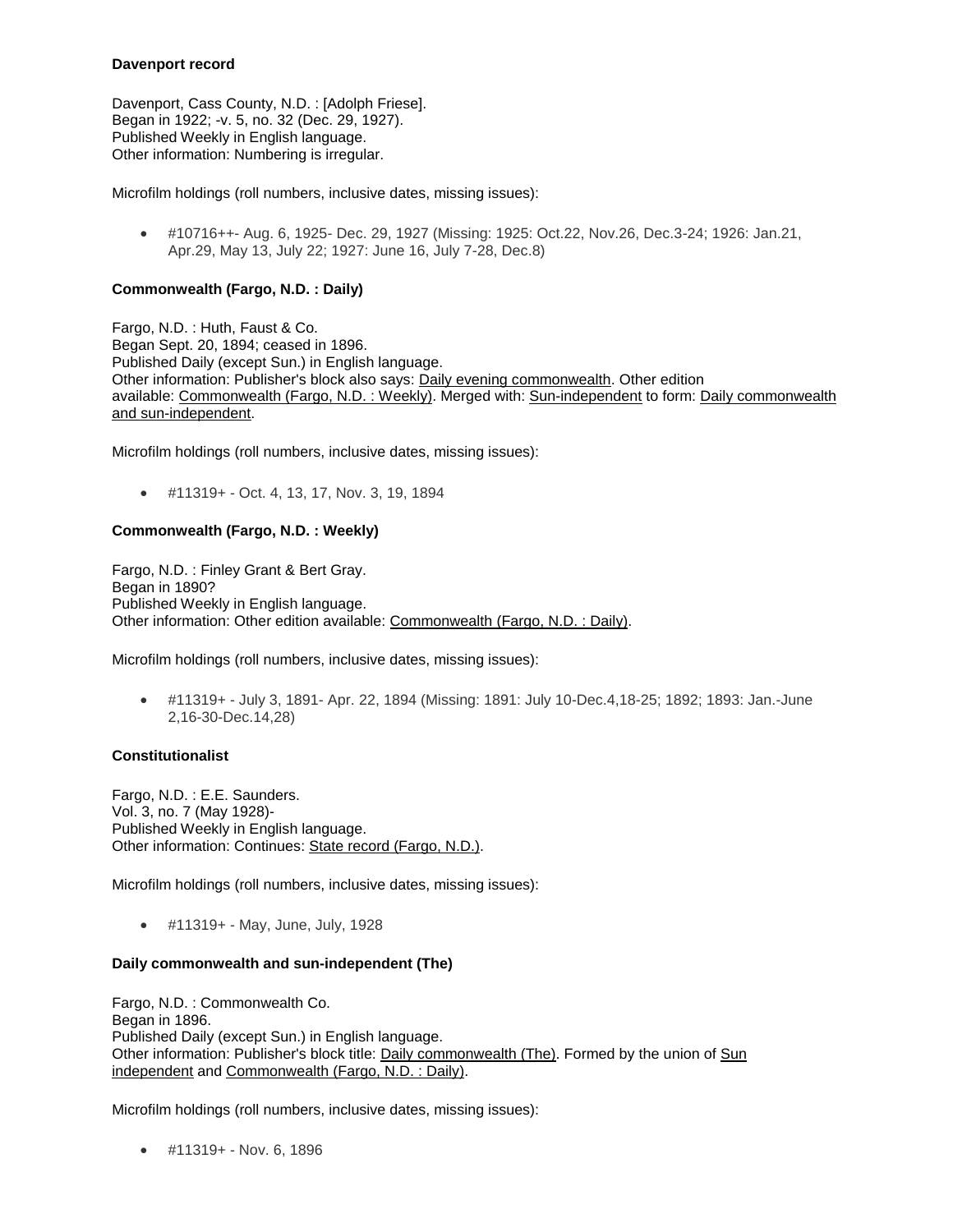#### **Dakota**

Fargo, N.D. : A.A. Trovaten. Began in May 1889? Ceased in May 1897. Published Weekly in Norwegian language. Other information: On masthead: Grand Forks og Fargo, N.D.; Moorhead, Minn. Continues: Fargo Posten og Vesten. Merged with: Fjerde juli to form: Fjerde juli og Dakota.

Microfilm holdings (roll numbers, inclusive dates, missing issues):

 #11318 - Oct. 14, 1891, Dec. 18, 1895 (Missing: 1891: Oct.21, Nov.-Dec.; 1892: All missing except Mar.9; 1893; 1894; 1895: All missing except Aug.28, Dec.18)

### **Fargo American and the advocate (The)**

Fargo, N.D. : S.F. Stone Ceased Dec. 20, 1918? Published Weekly in English language. Other information: Continues: Advocate.

Microfilm holdings (roll numbers, inclusive dates, missing issues):

 #11319 - Jan. 25, 1918- Dec. 20, 1918 (Missing: 1918: Feb., Mar.8-29, Apr.5,19-26, May, June 7-14, July 5, Aug.2, Nov.29, Dec.13,27)

## **Fargo daily sun (The)**

Fargo, Dakota [N.D.] : W.H.H. Matteson. Ceased in 1895. Published Daily (except Sun.) in English language. Other information: Publisher's block title: Daily sun (The). Continued by: Fargo sun and Saturday evening journal.

Microfilm holdings (roll numbers, inclusive dates, missing issues):

#11319+ - Oct. 13, 15, 20, 29, 1886

#### **Fargo daily times**

[Fargo, N.D.] : E.D. Barker. Began in 1880. Ceased in 1881. Published Daily in English language. Other information: Other edition available: Fargo weekly times. Absorbed by: Fargo daily Republican.

Microfilm holdings (roll numbers, inclusive dates, missing issues):

#11319+ - Jan. 1, 1881

#### **Fargo express**

Fargo, D.T. [N.D.] : A.H. Moore & Co. Began with May 17, 1873 issue; ceased in 1875. Published Weekly in English language. Other information: Editors: S. Bonney, 1873; A.J. Harwood, G.J. Keeney, H.S. Bach, T. Martin, J. Lowell, A.H. Moore and E.W. Knight, 1874-1875. Merged with: Glyndon gazette to form: Fargo times.

Microfilm holdings (roll numbers, inclusive dates, missing issues):

 #04285+ - June 14-28, July 19-26, 1873; Mar. 12-19, Apr. 9,30-May 7, 21-July 9, Aug. 6, Sept. 3-10, 1874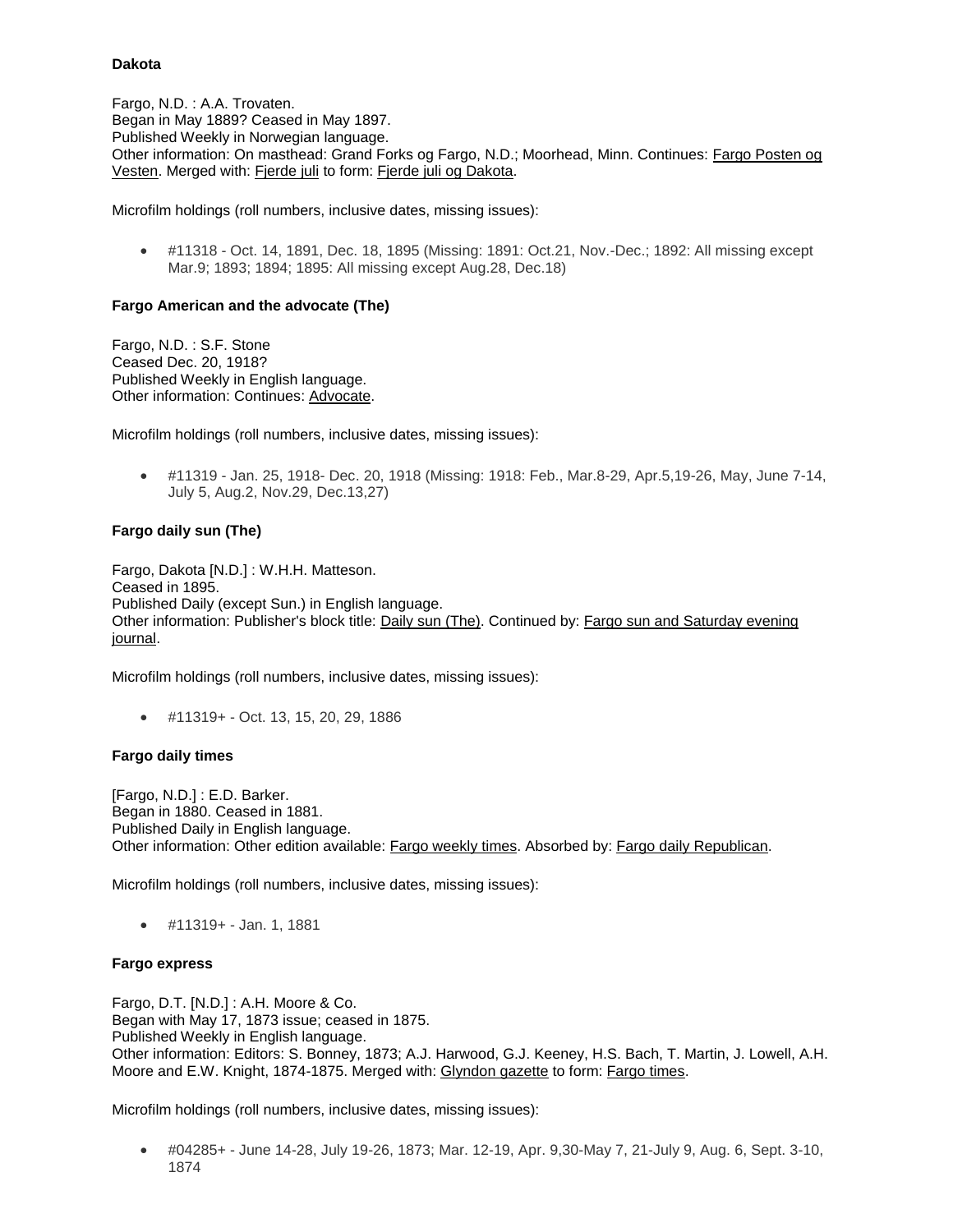# **Fargo-Posten (Fargo, N.D. : 1885)**

Fargo, D.T. [N.D.] og Moorhead, Minn. : P.T. Julseth. 1. Aarg., No. 1 (24de Jan. 1885)- ; ceased May 16, 1889. Published Weekly in Norwegian language. Other information: Some issues misdated. Merged with: Vesten to form: Fargo Posten og Vesten.

Microfilm holdings (roll numbers, inclusive dates, missing issues):

 #11318+ - Jan. 24, 1885- May 16, 1889 (Missing: 1885: Sept.19-26; 1888: Jan., Feb.16-July 19, Aug.2-23, Sept.6,20-Dec.; 1889: Jan.3-10,24- Apr.4,18, May 2-9)

### **Fargo posten (Fargo, N.D. : 1899)**

Fargo, N.D. ; Moorhead, Minn. : [s.n.]. Publishing Frequency Unknown; Norwegian language.

Microfilm holdings (roll numbers, inclusive dates, missing issues):

#11319+ - May 19, 1899

#### **Fargo Posten og Vesten**

Fargo, Dakota [N.D.], Moorhead, Minn. : A.A. Trovaten. 11te aarg., nr. 21 (22de Mai 1889)- Published Weekly in Norwegian language. Other information: Formed by the union of Fargo-Posten (Fargo, N.D. : 1885)and Vesten. Continued by: Dakota.

Microfilm holdings (roll numbers, inclusive dates, missing issues):

#11318++- May 22, 1889- Sept. 4, 1889 (Missing: 1889: May 29, June 5,19-26, July-Aug.)

#### **Fargo Republican**

#### **See: Fargo daily Republican**

#### **Fargo sun and North Dakota independent (The)**

Fargo, [N.D.] : C.A. Lounsberry. Vol. 16, no. 10 (Mar. 14, 1896)-v. 16, no. 20 (May 18, 1896). Published Weekly in English language. Other information: Formed by the union of **Fargo sun and Saturday evening journal** and North Dakota independent (Fargo, N.D.). Continued by: Sun-independent.

Microfilm holdings (roll numbers, inclusive dates, missing issues):

#11319+ - Mar. 14, 1896- May 18, 1896

#### **Fargo sun and Saturday evening journal (The)**

Fargo, [N.D.] : C.A. Lounsberry. Vol. 16, no. 1 (Jan. 11, 1896)-v. 16, no. 9 (Mar. 7, 1896). Published Weekly in English language. Other information: Continues: Fargo daily sun. Merged with: North Dakota independent (Fargo, N.D.) to form: Fargo sun and North Dakota independent.

Microfilm holdings (roll numbers, inclusive dates, missing issues):

#11319++- Jan. 11, 1896- Mar. 7, 1896 (Missing: 1896: Feb.8-22)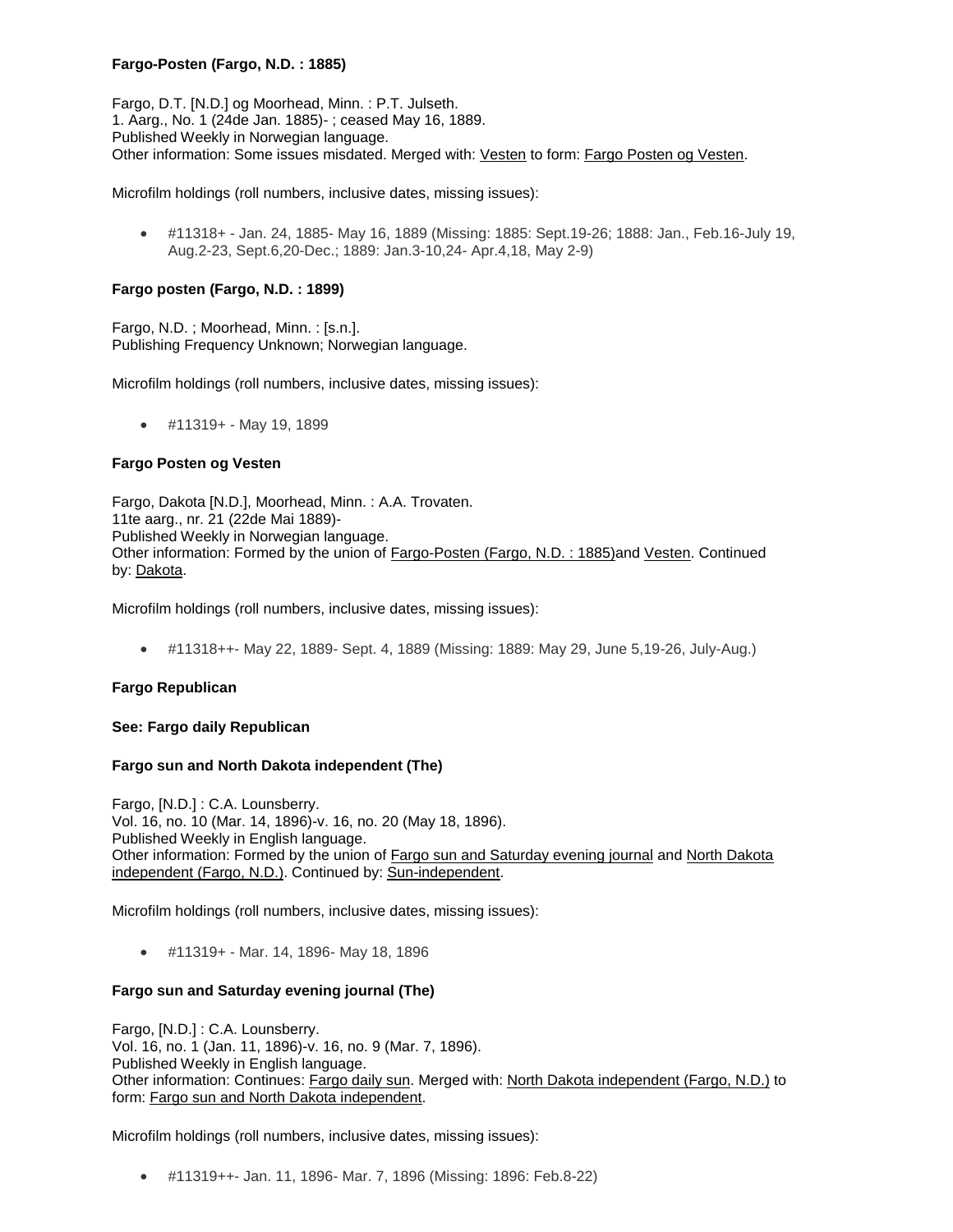## **Fargo times**

Fargo, Dakota [N.D.] : E.B. Chambers. Began in 1875; -v. 6, no. 28 (Dec. 2, 1880). Published Weekly in English language. Other information: Formed by the union of Glyndon gazette and Fargo express. Absorbed: Northern Pacific mirror. Continued by: Fargo weekly times.

Microfilm holdings (roll numbers, inclusive dates, missing issues):

- #04285+ Sept. 18, 1875; Feb. 1, 1879, Oct. 25, 1879
- 06912+ Mar. 8, 1879- Dec. 2, 1880

#### **Fargo weekly argus**

### **See: Weekly argus (Fargo, N.D.)**

#### **Fargo weekly times**

Fargo, Dakota [N.D.] : E.D. Barker. Vol. 6, no. 29 (Dec. 9, 1880)- Published Weekly in English language. Other information: Issues for Dec. 14 and 21, 1880 both numbered Vol. 6 no. 30. Other edition available: Fargo daily times. Continues: Fargo times.

Microfilm holdings (roll numbers, inclusive dates, missing issues):

- #11319+ Dec. 9, 1880- Dec. 21, 1880
- #11317+ Mar. 25, 1893 Feb. 2, 1904

#### **Fram (1898)**

Fargo, N.D. ; Moorhead, Minn. : Fram Publishing Co., 1898- . Aarg. 20, no. 20 (18de Mai, 1898)-30te Aarg., No. 31 (31te Juli, 1908). Ceased with Aug. 21, 1908 issue. Published Weekly, 1898-1899, 1903-1908; Semiweekly, 1900-1902 in Norwegian language. Other information: Continues: Fjerde juli og Dakota and Rodhuggeren. Merged with: Folkets blad to form: Fram og folkets bldg.

Microfilm holdings (roll numbers, inclusive dates, missing issues):

#10088+ - May 18, 1898- Dec. 27, 1899

#### **Guide (Fargo, N.D.)**

Fargo, N.D. : Guide Pub. Co. Published Weekly in English language.

Microfilm holdings (roll numbers, inclusive dates, missing issues):

#11319+ - Oct. 6, 1933

#### **ssue (Fargo, N.D.)**

Fargo, N.D. : Young Republican News, Inc. Began in 1959. Published Monthly in English language.

Microfilm holdings (roll numbers, inclusive dates, missing issues):

#11319+ - June 5, 1959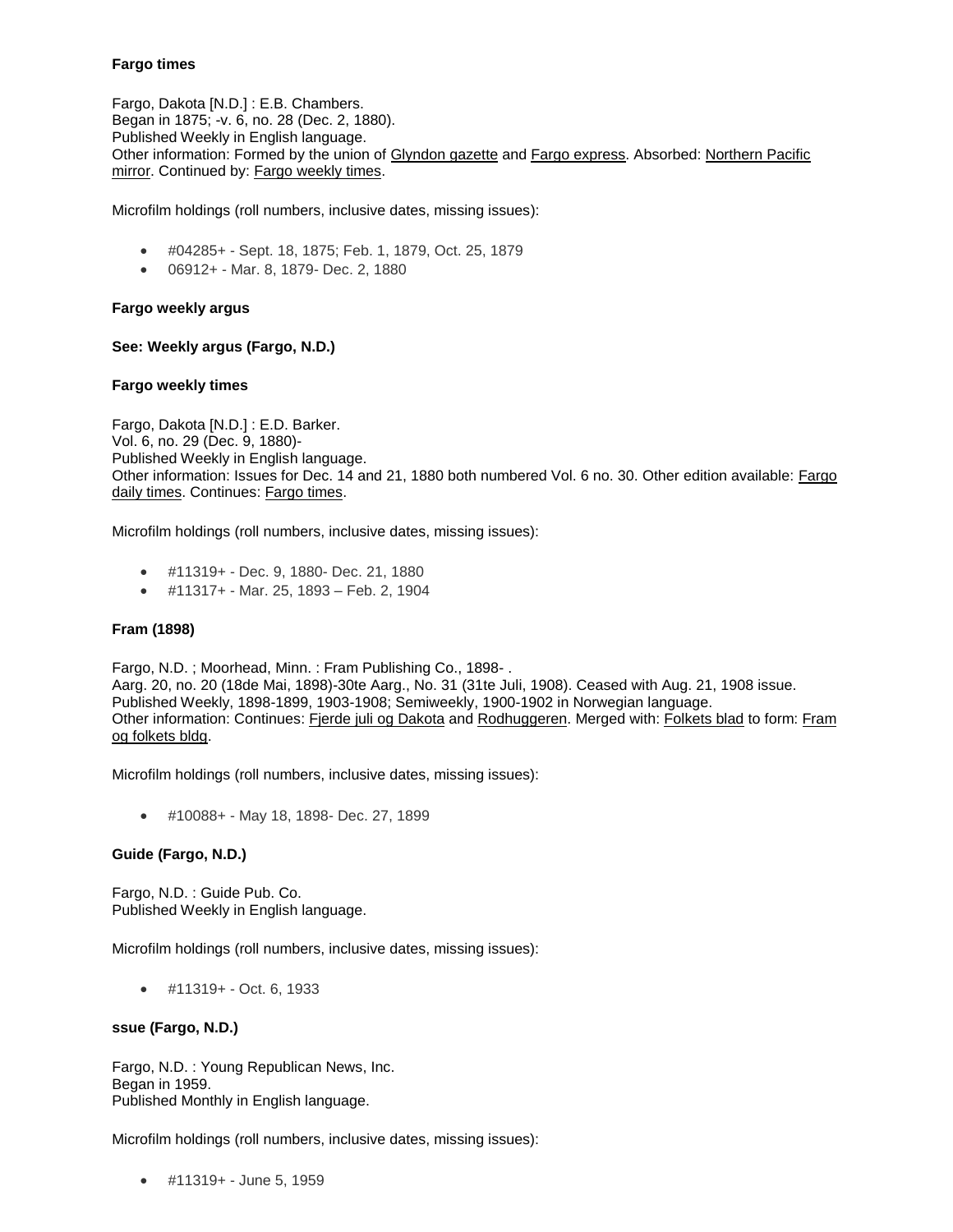# **Junior forum (The)**

Fargo, N.D. : Newsboys of Fargo. Vol. 1, no. 1 (Feb. 15, 1926)- Published Monthly in English language.

Microfilm holdings (roll numbers, inclusive dates, missing issues):

#11319+ - Feb. 15, 1926

### **Morning call (Fargo, N.D.)**

Fargo, N.D. : J.J. Jordan. Began in 1898; ceased in 1901. Published Daily in English language. Other information: Published "Soldier Edition" Oct. 3, 1899. Official paper City of Fargo, 1901. Merged with: Fargo daily argus (Fargo, N.D. : 1896) to form: Morning call and Fargo daily argus.

Microfilm holdings (roll numbers, inclusive dates, missing issues):

 #11317++- Jan. 12, 1899- Feb. 17, 1901 (Missing: 1899: Jan.16-May 9,11,14- 18,20-31, June 1-19, 21-Oct.2,4-Dec.; 1900)

## **Morning call and Fargo daily argus (The)**

Fargo, N.D. : J.J. Jordan. Began in 1901; -Mar. 16, 1909. Published Daily in English language. Other information: "Official paper City of Fargo", 1901-1903, 1909; Cass County, 1909. Formed by the union of Morning call (Fargo, N.D.) and Fargo daily argus (Fargo, N.D. : 1896). Merged with: Fargo daily news to form: Fargo daily news the morning call and Fargo daily argus (The).

Microfilm holdings (roll numbers, inclusive dates, missing issues):

 #11317++- Sept. 14, 1901; June 21, July 12, 22, 25- Aug. 1, 3, 23-24, 26, 1902; Jan. 2, 27, Feb. 10, 13, 21, Mar. 1, 14, Apr. 10-12, 17-18, 21, May 9, 12-17, 19-23, 26-31, June 2-3, 5-6, 9-11, 13, 16-July 4, 7-12, 14-18, 21-23, Aug. 5, 7-9, 11-16, 18-23, 25, 27-30, Sept. 1-6, 8-13, 15-16, 18-20, 22-27, 29- Oct. 4, 6-9,16-18, 20-25, 27, Nov. 6-8, 10-15, 17-18, Dec. 8-13, 15, 25, 27, 29-31, 1903; Feb. 16, 1904

# **Normanden (Fargo, N.D. : 1918)**

Fargo, N.D. : Normanden Pub. Co. 39de Aarg., no. 12 (19de Marts, 1918)- ; ceased in 1920? Published Semiweekly in Norwegian language. Other information: Published alternately with Grand Forks edition, Mar. 15-Apr. 16, 1918; different editions published concurrently otherwise, with differing text, until this edition was absorbed. Other edition available: Normanden (Grand Forks, N.D. : 1887). Continues: Fram (1912). Absorbed by: Normanden (Grand Forks, N.D. : 1887).

Microfilm holdings (roll numbers, inclusive dates, missing issues):

#11315++- Mar. 19, 1918- Mar. 25, 1919 (Missing: 1919: Feb.25)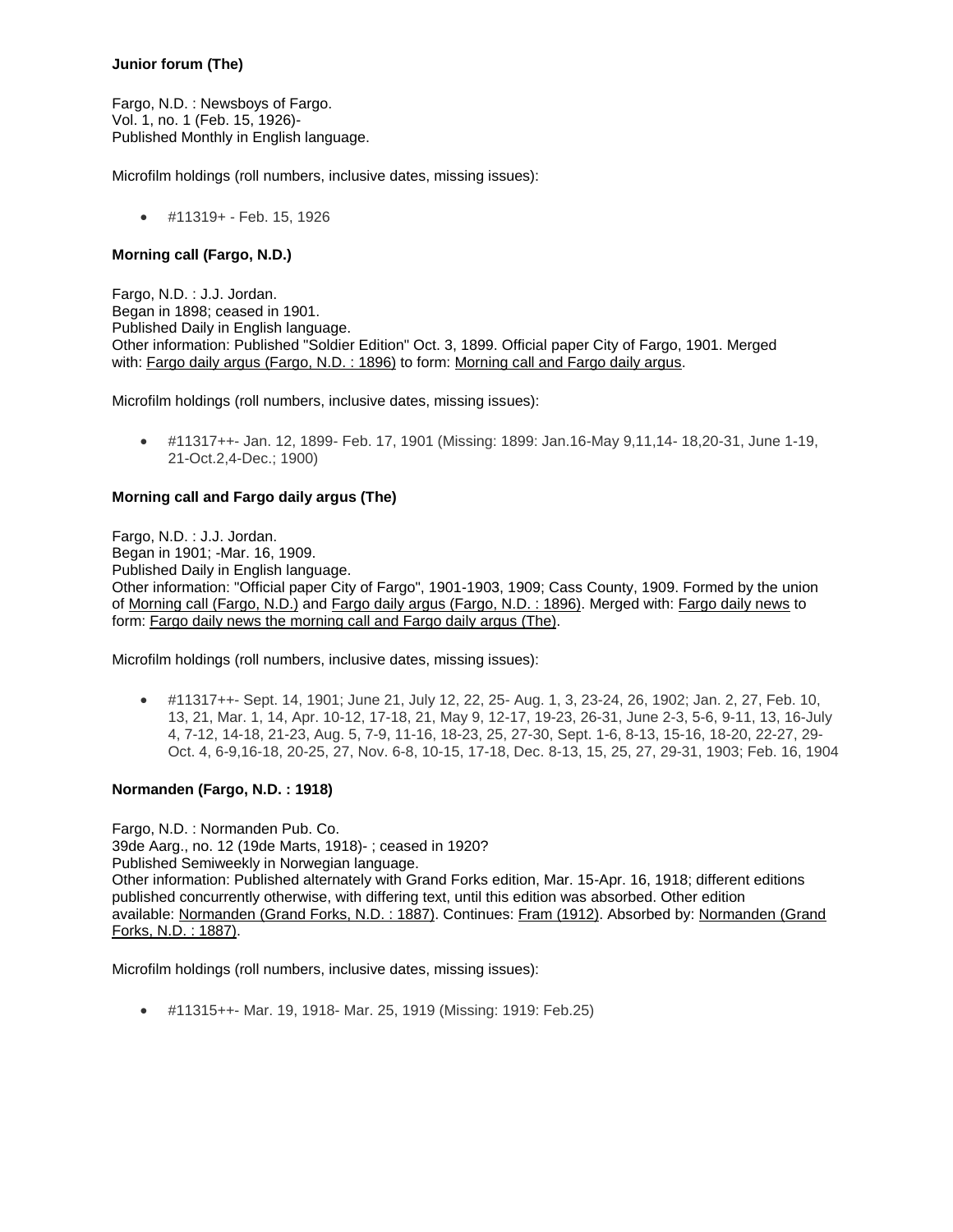# **Normanden (Fargo, N.D. : 1945)**

Fargo, N.D. : I.H. Ulsaker, 1945- No. 36, 59de Aarg. (Sept. 6, 1945)- ; ceased in 1954. Published Weekly in Norwegian-English language. Other information: Parallel title: Norseman (The), Feb. 14-Dec. 18, 1952. In Norwegian; in Norwegian and English, Feb. 7, 1952-1954. Some issues misnumbered and/or misdated. Continues: Normanden og visergutten. Absorbed by: Decorah-posten og ved arnen. Norwegians--North Dakota--Newspapers.

Microfilm holdings (roll numbers, inclusive dates, missing issues):

- #11316+ Sept. 6, 1945- Dec. 26, 1946
- 06711+ Jan. 2, 1947- Feb. 9, 1950
- 06712+ Feb. 16, 1950- Dec. 17, 1953
- 06713+ Dec. 24, 1953- Feb. 25, 1954

### **Normanden og visergutten**

Fargo, N.D. : I.H. Ulsaker, 1944-1945. No. 20, 58de Aarg. (May 18, 1944)-no. 35, 59de Aarg, (Aug. 30, 1945). Published Weekly in Norwegian-English language. Other information: Title sometimes appears on second section as: Normanden and visergutten. Some advertisements in English. Formed by the union of Normanden (Grand Forks, N.D. : 1887) and Visergutten. Continued by: Normanden (Fargo, N.D. : 1945). Norwegians--North Dakota--Newspapers.

Microfilm holdings (roll numbers, inclusive dates, missing issues):

- #06710+ May 18, 1944- Dec. 28, 1944
- 11316+ Jan. 4, 1945- Aug. 30, 1945

#### **North Dakota advocate**

Fargo, N.D. : North Dakota State Federation of Labor. Began in Dec. 1911; -v. 4, no. 2 (Dec. 26, 1914). Published Weekly in English language.

Microfilm holdings (roll numbers, inclusive dates, missing issues):

#10457++- Jan. 3, 1913- Dec. 26, 1914 (Missing: 1914: Jan.2, Oct.2)

## **North Dakota independent (Fargo, N.D.)**

Fargo, N.D. : Independent Pub. Co. Began in 1890? Ceased Mar. 7, 1896. Published Weekly in English language. Other information: Merged with: Fargo sun and Saturday evening journal to form: Fargo sun and North Dakota independent.

Microfilm holdings (roll numbers, inclusive dates, missing issues):

#11319+ - Aug. 16, 1894- Sept. 27, 1894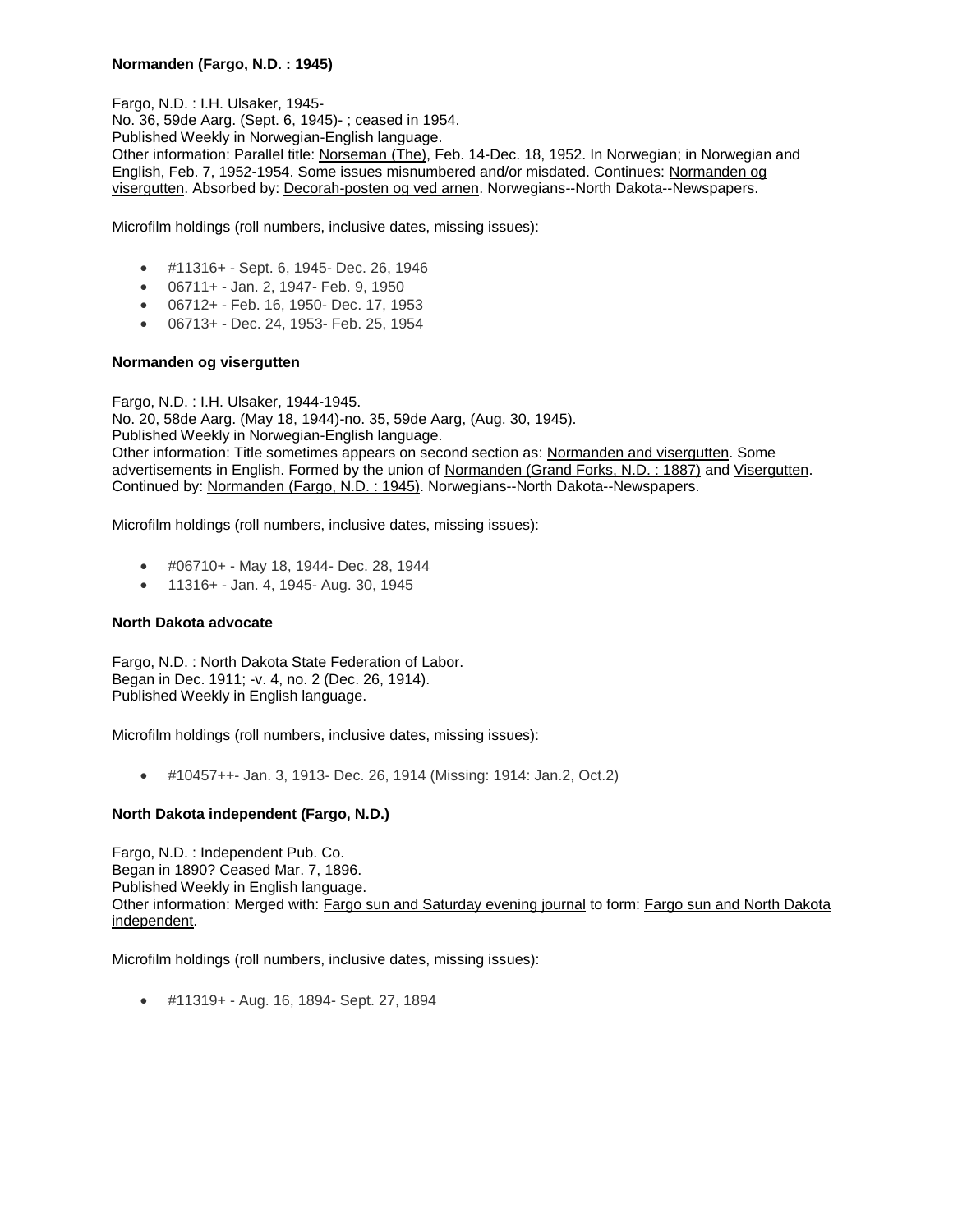## **North Dakota news (Fargo, N.D.)**

Fargo, N.Dak. : Dakota News Pub. Co. Began in Jan. 1945. Published Monthly in English language.

Microfilm holdings (roll numbers, inclusive dates, missing issues):

#11319+ - Nov. 15, 1946

## **North Dakotan (Fargo, N.D. : 1896)**

Fargo, N.D. : Grant & Cook. Began July 3, 1896. Published Weekly in English language.

Microfilm holdings (roll numbers, inclusive dates, missing issues):

#11319 - July 24, Aug. 14, Sept. 11-18, Oct. 16, 1896

## **Progressive (Fargo, N.D.)**

Fargo, N.D. : John Andrews. Vol. 1, no. 1 (Apr. 26, 1923)- ; ceased in Mar. 1924? Published Weekly in English language.

Microfilm holdings (roll numbers, inclusive dates, missing issues):

#11319+ - Apr. 26, 1923, Nov. 1, 1923

## **Red River Valley register and Davenport news**

Fargo, N.D. : Geo. L. Nelson. Vol. 1, no. 3 (Nov. 20, 1919)- = v. 9, no. 24- . Ceased Feb. 5, 1920? Published Weekly in English language. Other information: Formed by the union of Red River Valley register and Davenport news (Davenport, N.D. : 1911).

Microfilm holdings (roll numbers, inclusive dates, missing issues):

#10719+ - Nov. 20, 1919- Feb. 5, 1920

## **State Democrat (Fargo, N.D.)**

Fargo, N.D. : Elliott Printing Co. Began June 14, 1922. Published Weekly in English language. Other information: Continued by: State record (Fargo, N.D.).

- #11319++- May 24, 1923- Nov. 20, 1924 (Missing: 1923: June 14,28, July 12,26, Aug.2-23, Sept.13,27, Nov.8,29;
- 1924: Jan.-Feb.7-14,28, Mar.13,27, Apr.10-24, May 1-8, June 5-12,26, July 3-17,31, Aug.21-28,
- Sept.4,18-25, Oct.2,30, Nov.6)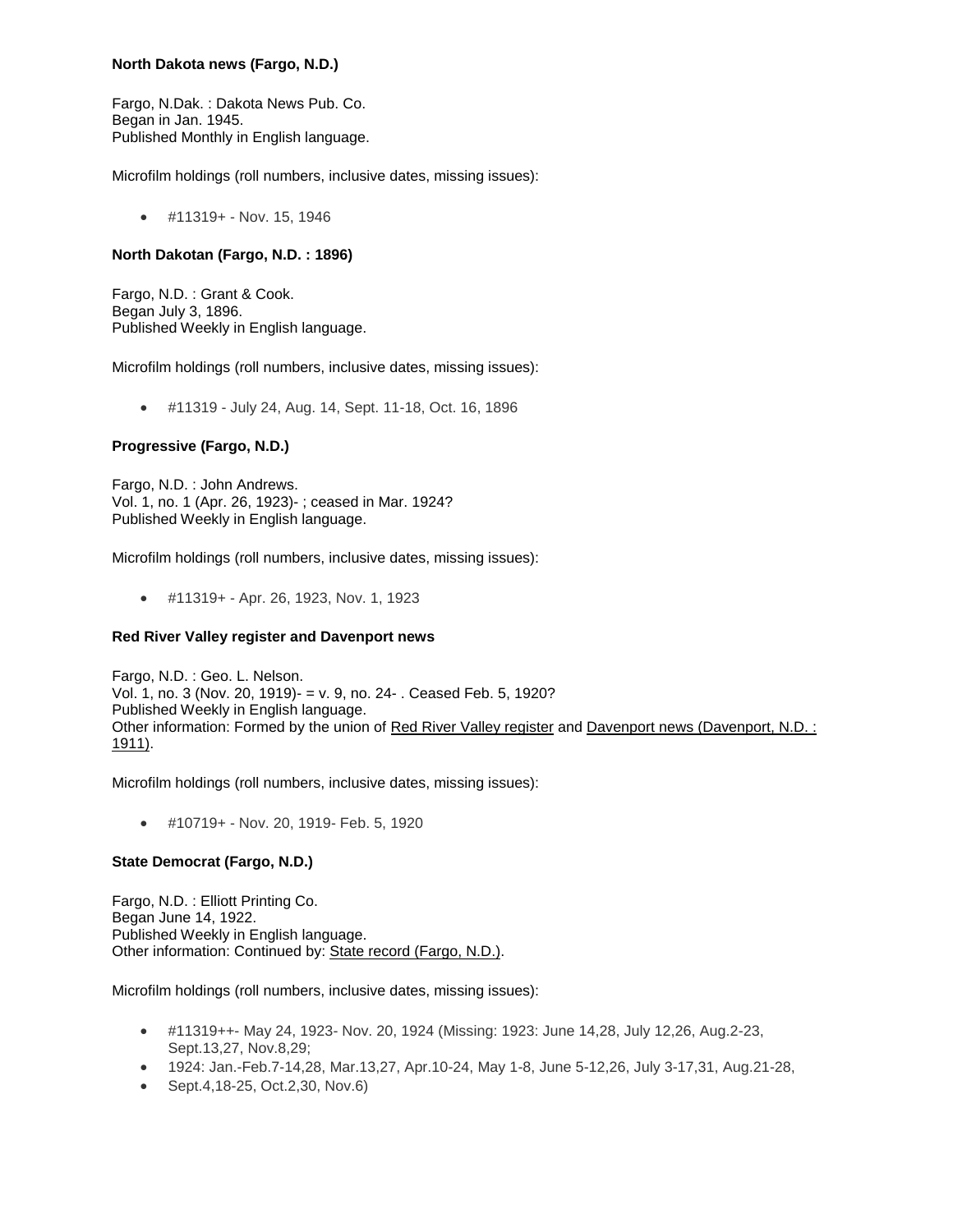### **State record (Fargo, N.D.)**

Fargo, N.D. : E.S. Elliott. -v. 3, no. 9 (Sept. 1925) ; -v. 1, no. 2 (Oct. 1925)-v. 3, nos. 4, 5, 6 (Feb., Mar., Apr. 1928) Published Monthly, <Oct. 1925>-Apr. 1928; Weekly, <Feb.-Sept. 1925> in English language. Other information: Continues: State Democrat (Fargo, N.D.). Absorbed: Statehood souvenir. Continued by: Constitutionalist.

Microfilm holdings (roll numbers, inclusive dates, missing issues):

 #11319++- Feb. 12, 1925-Feb., Mar., Apr., 1928 (Missing: 1925: Feb.19, Mar.-July 14, Aug., Nov.- Dec.)

### **Sun-independent (The)**

Fargo, [N.D.] : George L. Townes. Vol. 16, no. 21 (May 25, 1896)- ; ceased in 1896. Published Weekly in English language. Other information: Publisher's block title: Fargo sun and North Dakota independent (The). Continues: Fargo sun and North Dakota independent. Merged with: Commonwealth (Fargo, N.D. : Daily) to form: Daily commonwealth and sun-independent.

Microfilm holdings (roll numbers, inclusive dates, missing issues):

#11319+ - May 25, 1896- June 8, 1896

#### **Vesten**

Fargo, Dakota [N.D.], Moorhead, Minn. : A.A. Trovaten. 1. Aarg., nr. 1 (23. Juni 1888)-2. Aarg., nr. 19 (15de Mai 1889). Published Weekly in Norwegian language. Other information: Merged with: Fargo-Posten (Fargo, N.D. : 1885) to form: Fargo Posten og Vesten.

Microfilm holdings (roll numbers, inclusive dates, missing issues):

#11318++- June 23, 1888- May 15, 1889 (Missing: 1889: Jan.2)

#### **Volksregierung**

Fargo, N.D. : Volksregierung. Began May 17, 1919. Published Weekly in German language. Other information: National Nonpartisan League--North Dakota--Newspapers.

Microfilm holdings (roll numbers, inclusive dates, missing issues):

#11319+ - Oct. 30, 1920

#### **Weekly argus (Fargo, N.D.)**

Fargo, [N.D.] : A.W. Edwards. Vol. 1, no. 1 (Dec. 31, 1879)- ; ceased in 1901? Published Weekly in English language. Other information: Publisher's block title: Fargo argus, Dec. 31, 1879-<Dec. 1880>. Issues for Oct. 20 and 27, 1880 both numbered Vol. 1, no. 42. Issues for Dec. 8 and 15, 1880 both numbered v. 1, no. 48. Daily eds.: Fargo daily argus (Fargo, N.D. : 1879), 1879-1880, and: Daily argus (Fargo, N.D.), 1880-1896, and: Fargo daily argus (Fargo, N.D. : 1896), 1896-1901.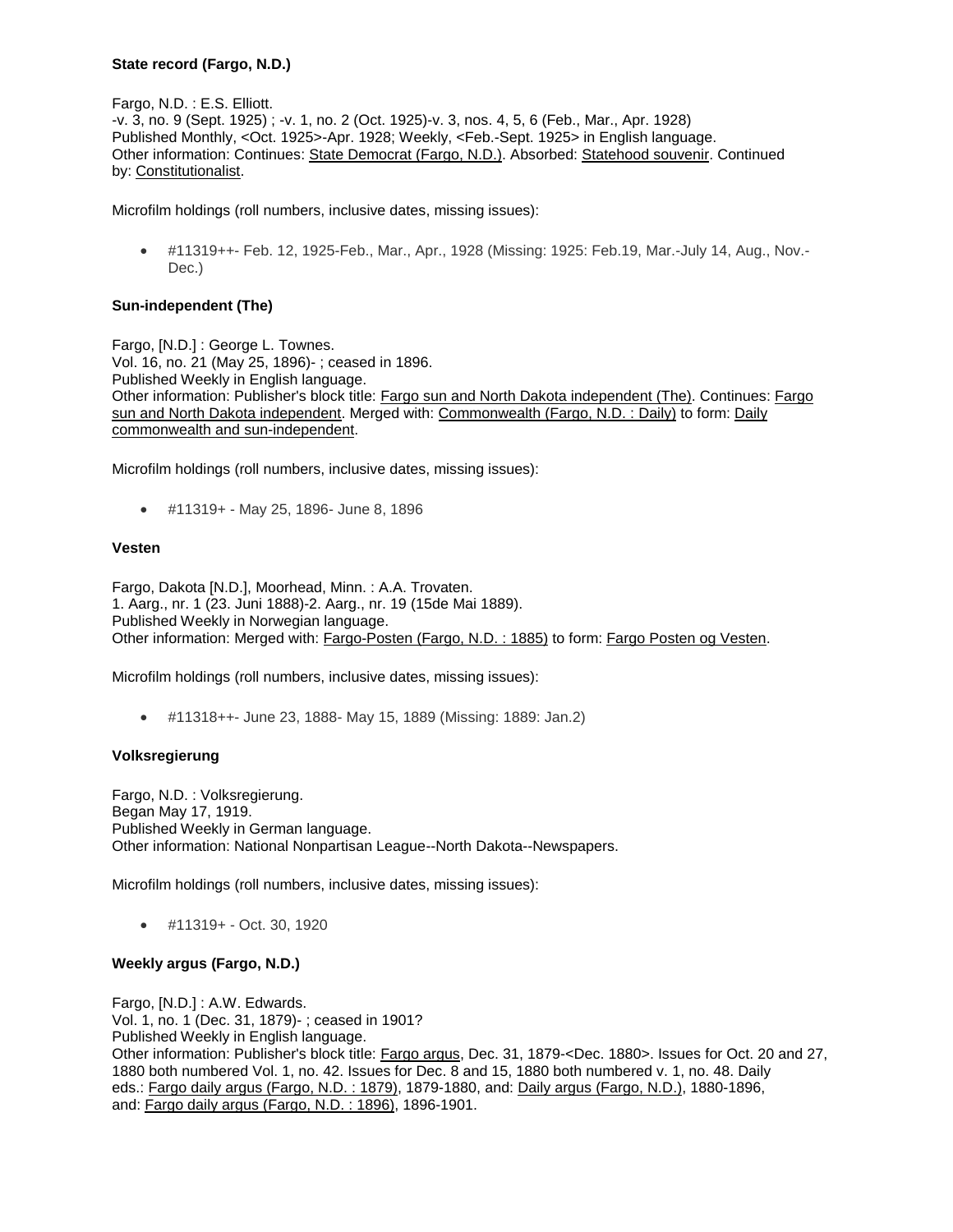Microfilm holdings (roll numbers, inclusive dates, missing issues):

- #01731+ Dec. 31, 1879- Dec. 22, 1880 (Missing: 1880: Feb.11, Mar.24, May 5, July 28, Aug.11, Oct.6, Dec.1)
- 11319+ Sept. 7, 1886, Nov. 20, 1888

# **Fort Abercrombie herald (The)**

Fort Abercrombie, Richland Co., Dakota [N.D.] and McCauleyville, Wilkin Co., Minn. : F.J. Smith. Began Mar. 13, 1886; ceased in 1888. Published Weekly in English language. Other information: Continued by: Abercrombie herald.

Microfilm holdings (roll numbers, inclusive dates, missing issues):

#11082++- July 25, 1888- Aug. 1, 1888

### **Fort Abercrombie scout**

Fort Abercrombie, Dakota [N.D.] and McCauleyville, Minn. : F.J. Smith. Vol. 1, no. 1 (Mar. 13, 1886)- ; ceased in 1888. Published Weekly in English language.

Microfilm holdings (roll numbers, inclusive dates, missing issues):

#11453+ - Dec. 11, 1886; Mar. 12, July 15, 1887

### **Grafton news-times**

Grafton, Walsh County, N.D. : W.D. Bates. Vol. 14, no. 1 (Jan. 25, 1894)-v. 14. no. 33 (Sept. 6, 1894). Published Weekly in English language. Other information: Continues: Weekly news-times. Continued by: News and times (Grafton, N.D. : 1894).

Microfilm holdings (roll numbers, inclusive dates, missing issues):

#01348 - Jan. 25, 1894- Sept. 6, 1894

## **News and times (Grafton, N.D. : 1894)**

Grafton, Walsh County, N.D. : W.D. Bates. Vol. 14, no. 34 (Sept. 13, 1894)-v. 22, no. 27 (July 4, 1902). Published Weekly in English language. Other information: Continues: Grafton news-times. Continued by: Grafton news and times.

Microfilm holdings (roll numbers, inclusive dates, missing issues):

#01348 - Sept. 13, 1894- Mar. 25, 1897

## **Weekly news-times**

Grafton, Walsh County, N.D. : W.D. Bates. Vol 12, no. 23 (July 2, 1892)-v. 13, no. 52 (Jan. 18, 1894). Published Weekly in English language. Other information: "The official county paper." Other edition available: Daily news and times (Grafton, N.D.). Continues: News-times (Grafton, N.D.). Continued by: Grafton news-times.

Microfilm holdings (roll numbers, inclusive dates, missing issues):

01348 - Apr. 22, 1893- Jan. 18, 1894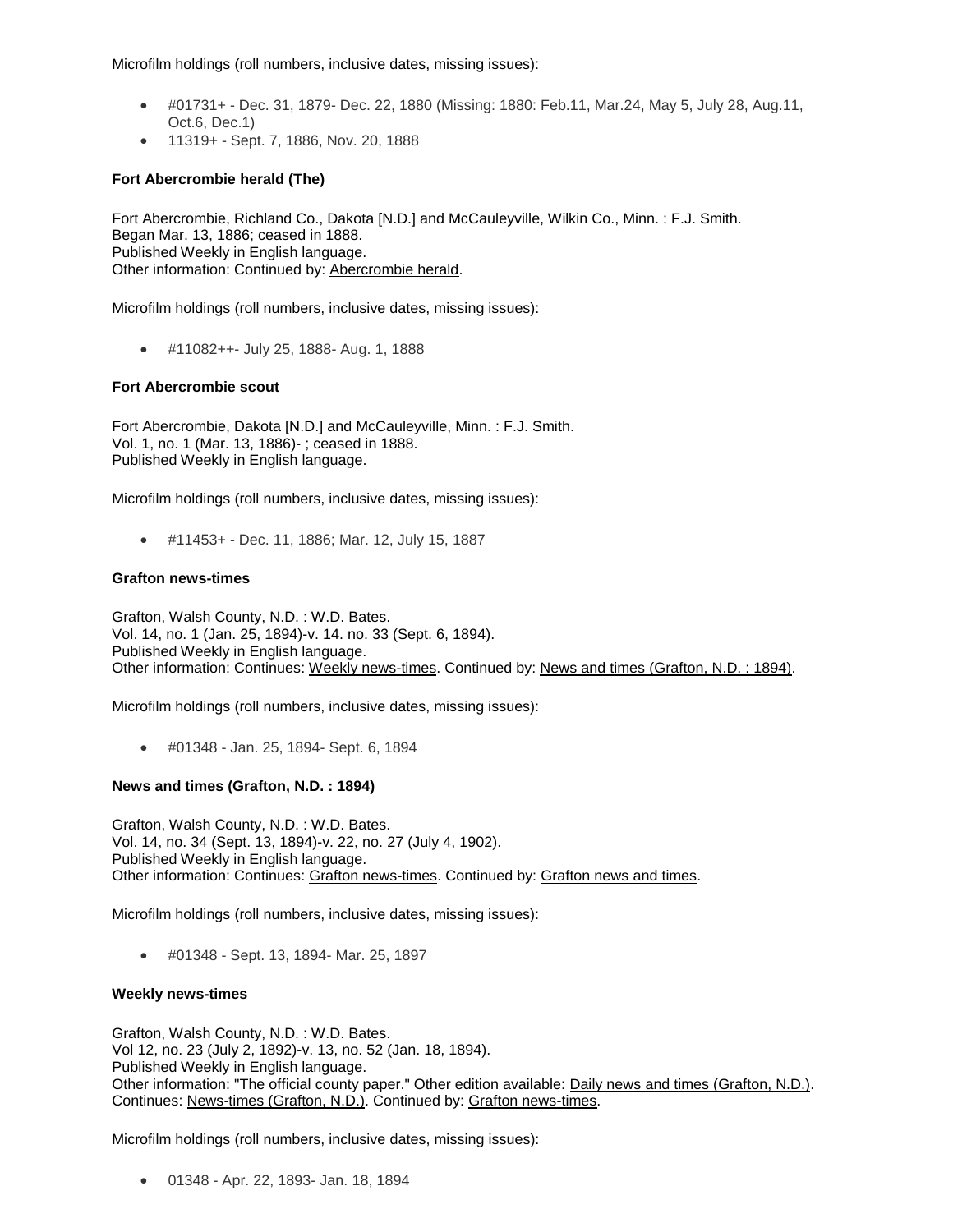### **Grandin chronicle (The)**

Grandin, Cass County, N.D. : Chas. W. Sibley. Began in 1892. Published Weekly in English language.

Microfilm holdings (roll numbers, inclusive dates, missing issues):

#10456++- June 19, 1903- Dec. 29, 1905 (Missing: 1903: July-Oct.; 1905: Nov.24)

#### **Hankinson news**

Hankinson, N.D. : M.M. Clough & Co. Began in 1892; -v. 101, no. 41 (Dec. 25, 1991). Published Weekly in English language. Other information: "Official Paper of Richland Co.", 1899-1900. "Official Newspaper City of Hankinson", 1960. Includes section: Great Bend examiner, 1906-1922. Merged with: Fairmount news (Fairmount, N.D. : 1965); and Monitor (Lidgerwood, N.D. : 1981) to form: Richland County news-monitor.

Microfilm holdings (roll numbers, inclusive dates, missing issues):

- #11521++- Mar. 30, 1893- Dec. 28, 1899 (Missing: 1893: Apr.6,27, May 4, June 15,29, July 6, Aug.3,24, Sept.-Dec.; 1894; 1895; 1896: Jan.2-Aug.6; 1897: Apr.29, Aug.-Dec.; 1898: Jan.-Apr.7)
- 11522++- Jan. 4, 1900- Dec. 27, 1901 (Missing: 1900: Apr.5-12,26; 1901: May 24)
- 11523++- Jan. 3, 1902- Mar. 19, 1931 Misc. (Note the contents of this roll)

# **Church news (Harwood, N.D.)**

Harwood and Argusville, N.D. : T. Robert Elwell. Ceased in 1904. Published Weekly in English language. Other information: Continued by: Weekly news (Harwood, N.D.).

Microfilm holdings (roll numbers, inclusive dates, missing issues):

#11319+ - Aug. 4, 1904- Nov. 24, 1904

#### **Weekly news (Harwood, N.D.)**

Harwood, N.D. : T. Robert Elwell. Vol. 1, no. 1 (Jan. 12, 1905)- Published Weekly in English language. Other information: Continues: Church news (Harwood, N.D.).

Microfilm holdings (roll numbers, inclusive dates, missing issues):

#11319 - Jan. 12, 1905- June 29, 1905 (Missing: 1905: Feb.9-23, Mar.2-23,June 8)

## **Hope pioneer (The)**

Hope, N.D. : Hope Printing Co. Began in 1882; -v. 83, no. 7 (May 28, 1964). Published Weekly in English language. Other information: Published as: Hope pioneer and Steele County progress, May 9-June 6, 1901. "Official journal of Steele County." Absorbed: Steele County progress.

Microfilm holdings (roll numbers, inclusive dates, missing issues):

#00809 - May 1, 1885- Apr. 8, 1887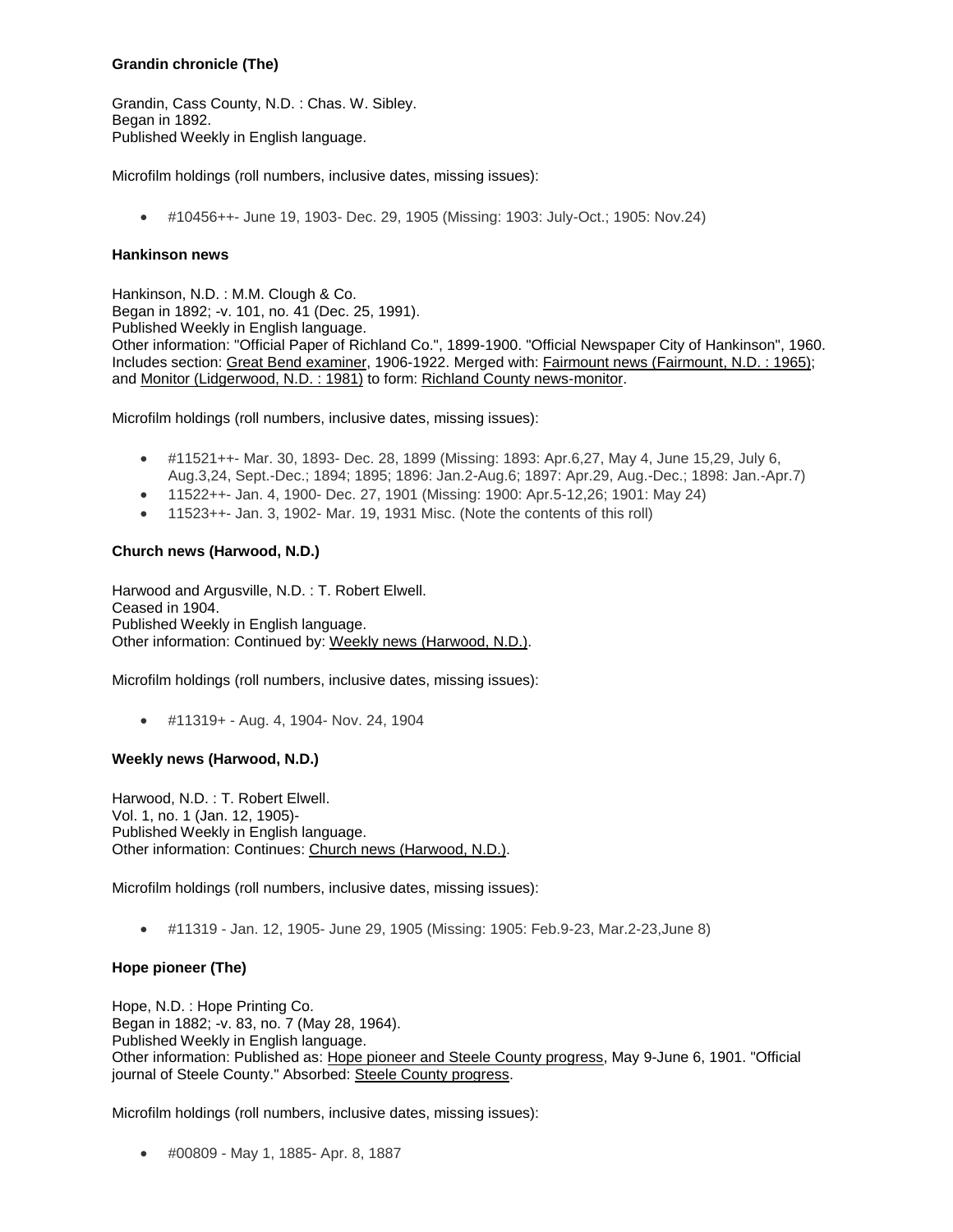- 07976++- Apr. 27, 1883- Dec. 28, 1888 (Missing: 1884: May 9-16, June 27, 1885: May 1, Dec.4; 1887: Sept.23; 1888: Sept.21, Dec.21, 1888)
- 00810 Apr. 22, 1887- Mar. 30, 1894
- 07977++- Jan. 4, 1889- Dec. 29, 1893
- 07978++- Jan. 5, 1894- Dec. 28, 1899 (Missing: 1894: Apr.6,20-Aug.24, Sept.7-Oct.19, Nov.2-Dec.; 1895: Jan.11-25; 1897: Dec.2; 1898:Dec.29; 1899: Jan.5, Feb.16)

## **Eye (Hunter, N.D.)**

Hunter, Cass County, N.D. : Chas. E. Stone. Began in 1886. Published Weekly in English language.

Microfilm holdings (roll numbers, inclusive dates, missing issues):

#07054 - Jan. 28, 1887; Feb. 24, 1888; Mar. 20, May 22, 1891

## **Hunter herald (Hunter, N.D.)**

Hunter, N.D. : Roy T. Porte. Began in Oct. 1894; -v. 31, no. 26 (Mar. 18, 1926). Published Weekly in English language. Other information: Official paper: Cass County, 1905-1906, 1908-1910, 1912-1924; Hunter, 1913-1924.

Microfilm holdings (roll numbers, inclusive dates, missing issues):

- #00952+ Nov. 3, 1894; Oct. 9, 1896; Jan. 8, 1897; May 25, 1905; July 13, 1905- Dec. 12, 1908
- 00953+ Dec. 12, 1908- Feb. 29, 1912
- 00954+ Feb. 29, 1912- July 1, 1915
- 00955+ July 1, 1915- Aug. 1, 1918
- 00956+ Aug. 1, 1918- Aug. 4, 1921
- 00957+ Aug. 4, 1921- Nov. 13, 1924
- 00958+ Nov. 13, 1924- Mar. 18, 1926

## **Hunter times (The)**

Hunter, Cass County, N.D. : Harry M. Hegle. Began Oct. 26, 1928; -v. 41, no. 26 (Mar. 13, 1969). Published Weekly in English language. Other information: Includes: Arthur news (Arthur, N.D. : 1936), May 21-Sept. 17, 1936. Includes section: Casselton reporter, Aug. 11-Dec. 15, 1966, Jan. 5-Dec. 7, 1967. Also a section of: Casselton reporter, Aug. 11-Dec. 2, 1966, May 12-26, June 23, 1967. Absorbed by: Reporter (Casselton, N.D.).

- #00958 June 28, 1929- Sept. 11, 1931
- 00959 Sept. 11, 1931- Dec. 19, 1935
- 00960 Dec. 19, 1935- Jan. 26, 1939
- 00961 Jan. 26, 1939- Mar. 26, 1942
- 00962 Mar. 26, 1942- May 24, 1945
- 00963 May 24, 1945- Sept. 16, 1948
- 00964 Sept. 16, 1948- Oct. 11, 1951
- 00965 Oct. 11, 1951- July 19, 1956
- 10451+ Jan. 6, 1955- Dec. 25, 1958
- 11149++- Jan. 1, 1959- Dec. 26, 1963 (Missing: 1961: Mar.30-1962: Apr.30, July 12)
- 10452++- Jan. 2, 1964- Dec. 29, 1966 (Missing: 1966: Jan. 20)
- 10453+ Jan. 5, 1967- Mar. 13, 1969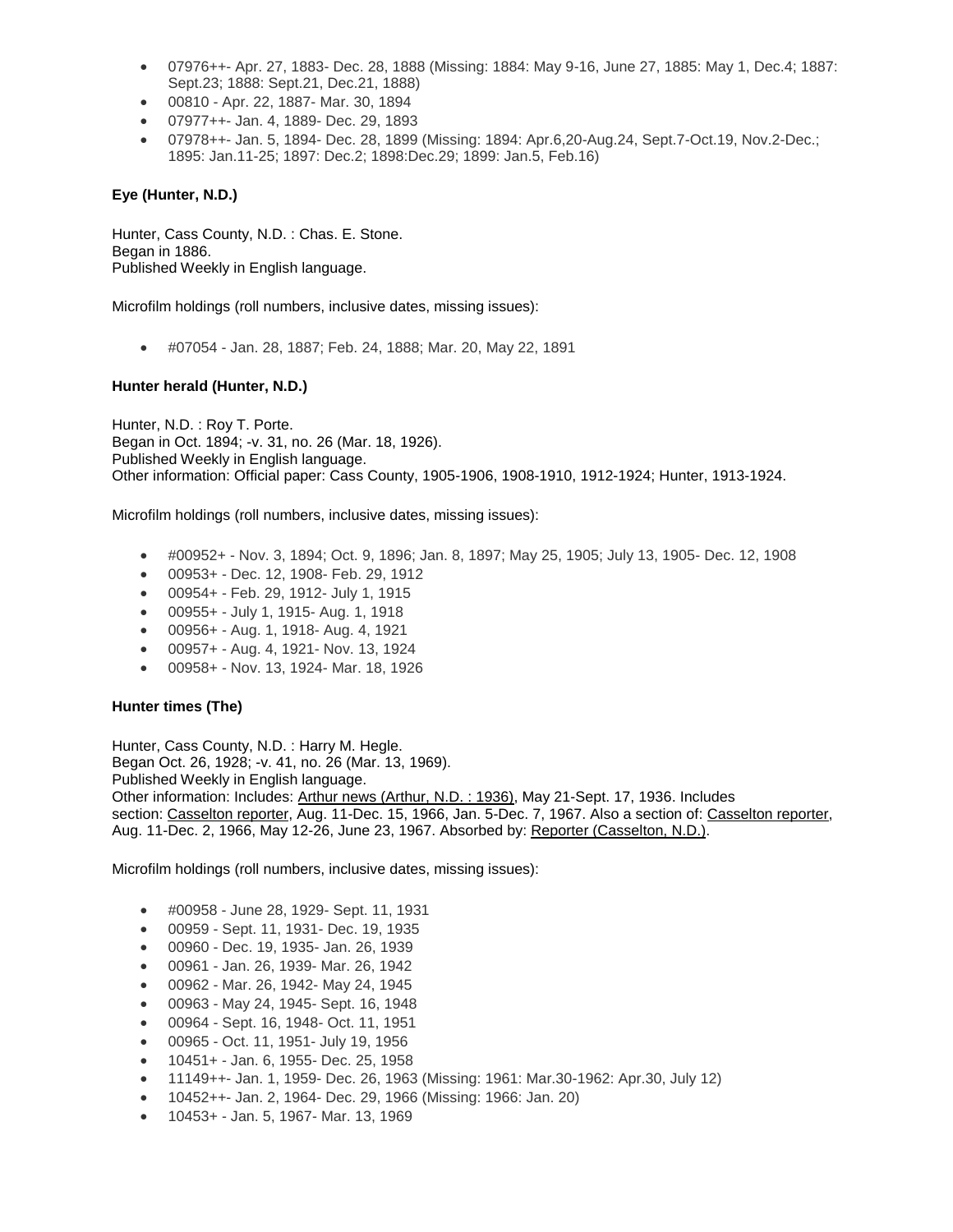### **Kindred tribune (Kindred, N.D. : 1899)**

Kindred, Cass County, N.D. : George Weatherhead. Began in 1899; -v. 6, no. 28 (Oct. 27, 1905). Published Weekly in English language. Other information: Continued by: Tribune (Kindred, N.D.).

Microfilm holdings (roll numbers, inclusive dates, missing issues):

#00966+ - Feb. 24, Mar. 10-31, Apr. 28-Oct. 27, 1905

## **Kindred tribune (Kindred, N.D. : 1908)**

Kindred, Cass County, N.D. : C.F. Schomer. Vol. 9, no. 10 (June 26, 1908)-v. 68, no. 38 (Apr. 3, 1969). Published Weekly in English language. Other information: Official paper of Cass County, 1909-1910, 1914-1915. Continues: Tribune (Kindred, N.D.). Absorbed by: Reporter (Casselton, N.D.).

Microfilm holdings (roll numbers, inclusive dates, missing issues):

- #00966 June 26, 1908- Dec. 18, 1908
- 00967 Dec. 18, 1908- May 3, 1912
- 00968+ May 3, 1912- Apr. 23, 1915
- 00969+ Apr. 23, 1915- May 16, 1918
- 00970+ May 16, 1918- May 26, 1921
- 00971+ May 26, 1921- June 19, 1924
- 00972+ June 19, 1924- June 16, 1927
- 00973+ June 16, 1927- June 19, 1930
- 00974+ June 19, 1930- Apr. 19, 1934
- 00975+ Apr. 19, 1934- Sept. 2, 1937
- 00976+ Sept. 2, 1937- Sept. 12, 1940
- 00977+ Sept. 12, 1940- Sept. 16, 1943
- 00978+ Sept. 16, 1943- Aug. 29, 1946
- 00979+ Aug. 29, 1946- Aug. 11, 1949
- 00980+ Aug. 11, 1949- July 17, 1952
- 00981+ July 17, 1952- July 14, 1955
- 10423+ Jan. 6, 1955- Dec. 26, 1957
- 10424+ Jan. 2, 1958- Dec. 29, 1960
- 10425+ Jan. 5, 1961- Dec. 26, 1963
- 10426+ Jan. 2, 1964- Apr. 3, 1969

## **Tribune (Kindred, N.D.)**

Kindred, Cass County, N.D. : Geo. Seifert. Vol. 6, no. 27 (Nov. 3, 1905)-v. 9, no. 9 (June 19, 1908). Published Weekly in English language. Other information: Continues: Kindred tribune (Kindred, N.D. : 1899). Continued by: Kindred tribune (Kindred, N.D. : 1908).

Microfilm holdings (roll numbers, inclusive dates, missing issues):

#00966+ - Nov. 3, 1905- June 19, 1908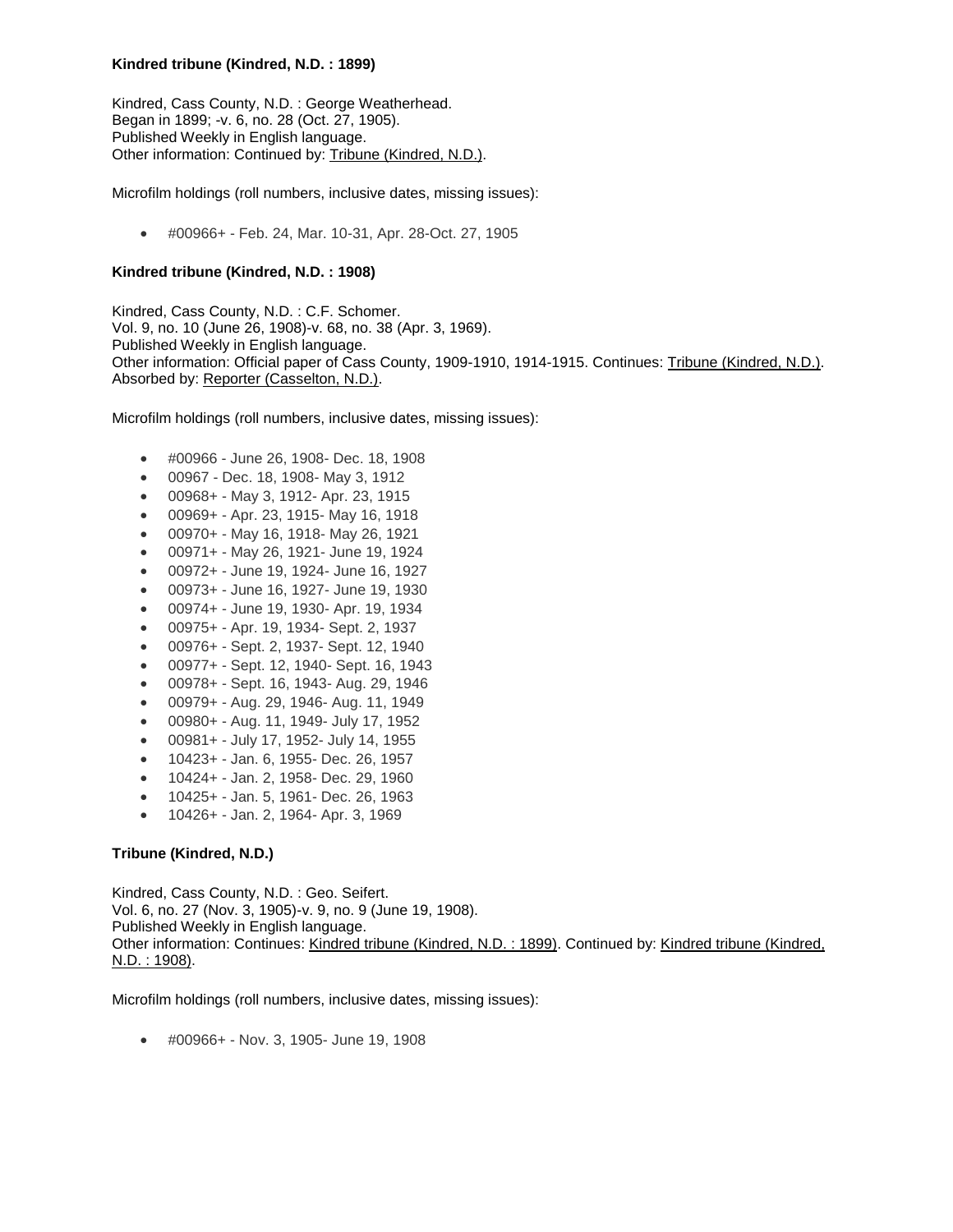# **Leonard journal (The)**

Leonard, Cass County, N.D. : John Van Arnam. Began Aug. 16, 1910; -v. 10, no. 20 (Oct. 9, 1919). Published Weekly in English-German language. Other information: Numbering is irregular. Some columns in German.

Microfilm holdings (roll numbers, inclusive dates, missing issues):

- #10454++- Sept. 10, 1915- Dec. 27, 1917 (Missing: 1915: Oct.21; 1916: Nov.16)
- 10455+ Jan. 3, 1918- Oct. 9, 1919

### **Leonard leader (Leonard, N.D. : 1923)**

Leonard, Cass County, N.D. : [M.E. Anderson]. Vol. 1, no. 1 (Jan. 4, 1923)-v. 2, no. 48 (Nov. 27, 1924). Published Weekly in English language. Other information: Issued with: Sheldon progress and Sheldon enterprise (The).

Microfilm holdings (roll numbers, inclusive dates, missing issues):

- #10684+ Jan. 4, 1923- Dec. 27, 1923
- 10685+ Jan. 3, 1924- Nov. 27, 1924

### **Leonard leader (Leonard, N.D. : 1925)**

Leonard, N.D. : Rose M. Egley. Began Dec. 17, 1925; ceased Sept. 2, 1926? Published Weekly in English language. Microfilm holdings (roll numbers, inclusive dates, missing issues):

#11319++- Dec. 24, 1925- Sept. 2, 1926 (Missing: 1925: Dec.31; 1926: Jan.28-June 17, July 8)

#### **Lidgerwood broadaxe**

Lidgerwood, Dakota [N.D.] : Shelby Smith. Vol. 1, no. 1 (Dec. 29, 1887)-v. 31, no. 24 (June 20, 1918). Published Weekly in English language. Other information: "Official Paper of Richland Co.", 1888-1895, 1897. Includes section: Mantador enterprise (The), 1914-1917. Continued by: Richland County farmer (Wahpeton, N.D. : 1918).

Microfilm holdings (roll numbers, inclusive dates, missing issues):

- #00585++- Dec. 29, 1887- May 20, 1892 (Missing: 1888: Apr.5-12, June 7-14,28, July 12, Aug.23-30, Sept.27, Oct.18, Dec.6-13; 1889: Jan.10-17, Apr.19, May 17, June 7,28, July 5, Aug.30, Oct.11, Dec.; 1890: Apr.18, May 9, July 4, Nov.28; 1891: Nov.20, Dec.25)
- 00586++- May 27, 1892- Sept. 13, 1900 (Missing: 1892: Aug.12, Nov.4; 1893: Mar.10, May 5, June 23)

## **Cass County tribune (Page, N.D.)**

Page, Cass County, N.D. : Paul L. Samuelson. Vol. 1, no. 1 (July 8, 1921)-v. 2, no. 44 (May 4, 1923). Published Weekly in English language.

- #07577 July 8 & 15, 1921 (Missing: 1921:July 22-Oct.7)
- 07577 Oct. 14, 1921- May 4, 1923 (Missing: 1922: Mar.3,31, Apr.21-28, May 26, June 9, Oct.27, Nov.17, Dec.15,29; 1923: Mar.30, Apr.6,20)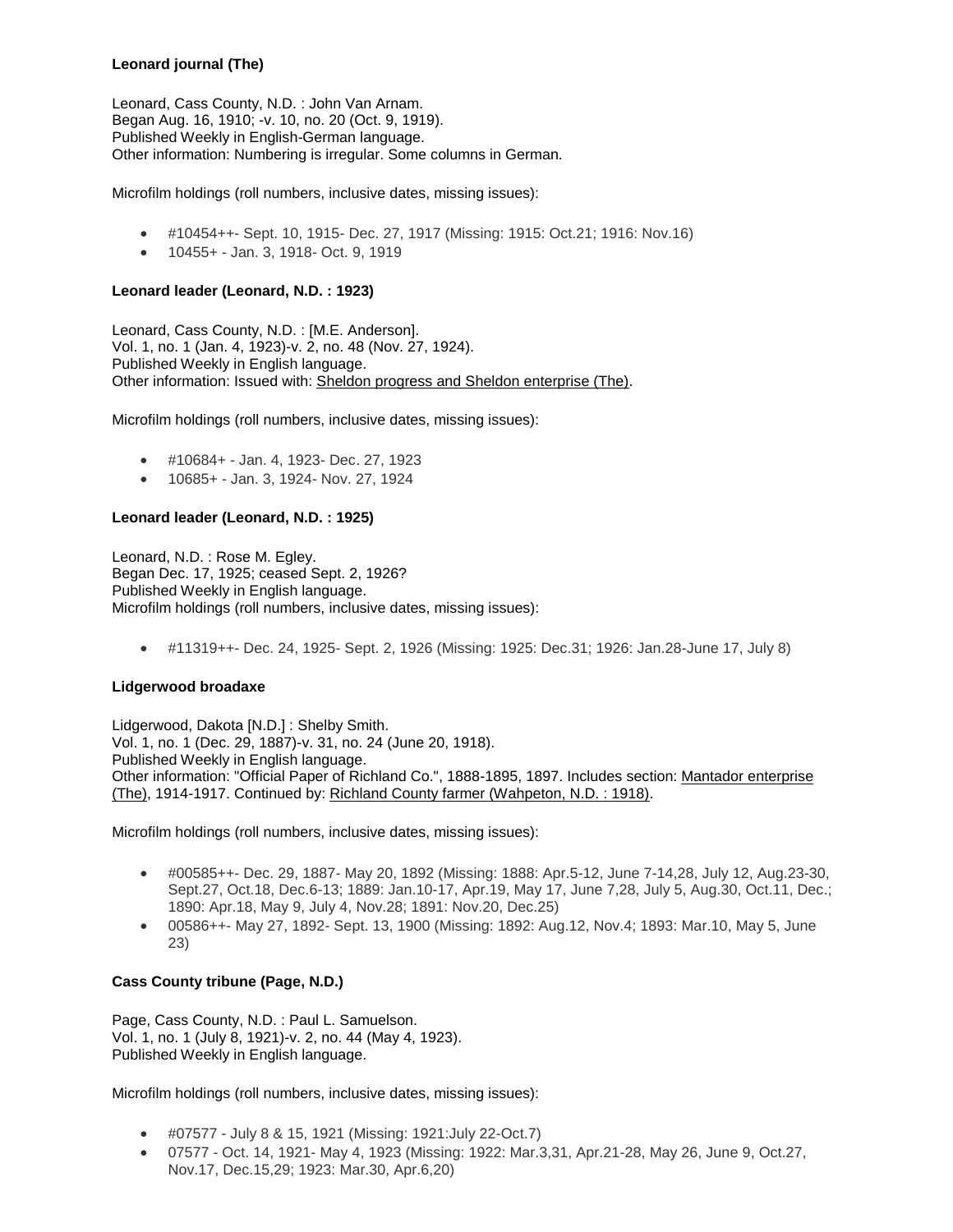# **Page booster (The)**

Page, N.D. : Page Civic Booster Club. Began in 1948. Publishing Frequency Unknown; English language.

Microfilm holdings (roll numbers, inclusive dates, missing issues):

#11319+ - Sept. 6, 1948

### **Page progress (The)**

Page, Cass County, N.Dak. : J. E. Nelson. Vol. 1, no. 1 (Sept. 1, 1939)-v. 4, no. 18 (Dec. 25, 1942). Published Weekly in English language. Other information:

Microfilm holdings (roll numbers, inclusive dates, missing issues):

#07366+ - Sept. 1, 1939- Dec. 25, 1942

### **Page record (The)**

Page, N.D. : W.L. Brown. Began in Mar. 1899; -v. 20, no. 30 (Oct. 17, 1919). Published Weekly in English-German language. Other information: Official paper of Cass County, 1902, 1907, 1910-1911, 1918. Some columns in German.

Microfilm holdings (roll numbers, inclusive dates, missing issues):

- #07573+ July 11, 1902- Dec. 30, 1910 (Missing: 1902: July 18,25, Aug.8-15,29, Sept.12-Dec.; 1903: Jan.-June 12,26, July 3,17-30; 1904: 1905: Jan.-Mar.17; 1907: June 7-14, Sept.27; 1910: Mar.11, July 29, Nov.11)
- 07574+ Jan. 6, 1911- Dec. 25, 1914 (Missing: 1911: Sept.22, Dec.15; 1912: Oct.25; 1913: Apr.18)
- 07575+ Jan. 1, 1915- Dec. 28, 1917 (Missing: 1915: Aug.6)
- 07576+ Jan. 4, 1918- Oct. 17, 1919 (Missing: 1919: Oct.10)

#### **Page trade news**

Page, N.Dak. : Page Civic Club. Publishing Frequency Unknown; English language.

Microfilm holdings (roll numbers, inclusive dates, missing issues):

#11319+ - July 12, 1939

## **Tower City herald**

Tower City, Cass County, D.T. [N.D.] : Herald Pub. Co. Vol. 1, no. 1 (July 1879)-v. 10, no. 33 (Sept. 27, 1889). Published Monthly in English language. Other information: Masthead says "Tower City and Buffalo, Dakota", July 25, 1884 and Mar. 6, 1885. Official County paper, 1888-1889. Vol. 9, no. 36 (Oct. 19, 1888) also numbered Whole No. 412. Double numbering continues. Absorbed by: Times record (Valley City, N.D.).

Microfilm holdings (roll numbers, inclusive dates, missing issues):

 #11319+ - July 1879; Nov. 16, 1883; July 25, Aug. 8, 1884; Mar. 6, 1885; Oct. 19, Nov. 2, 1888; Sept. 20-27, 1889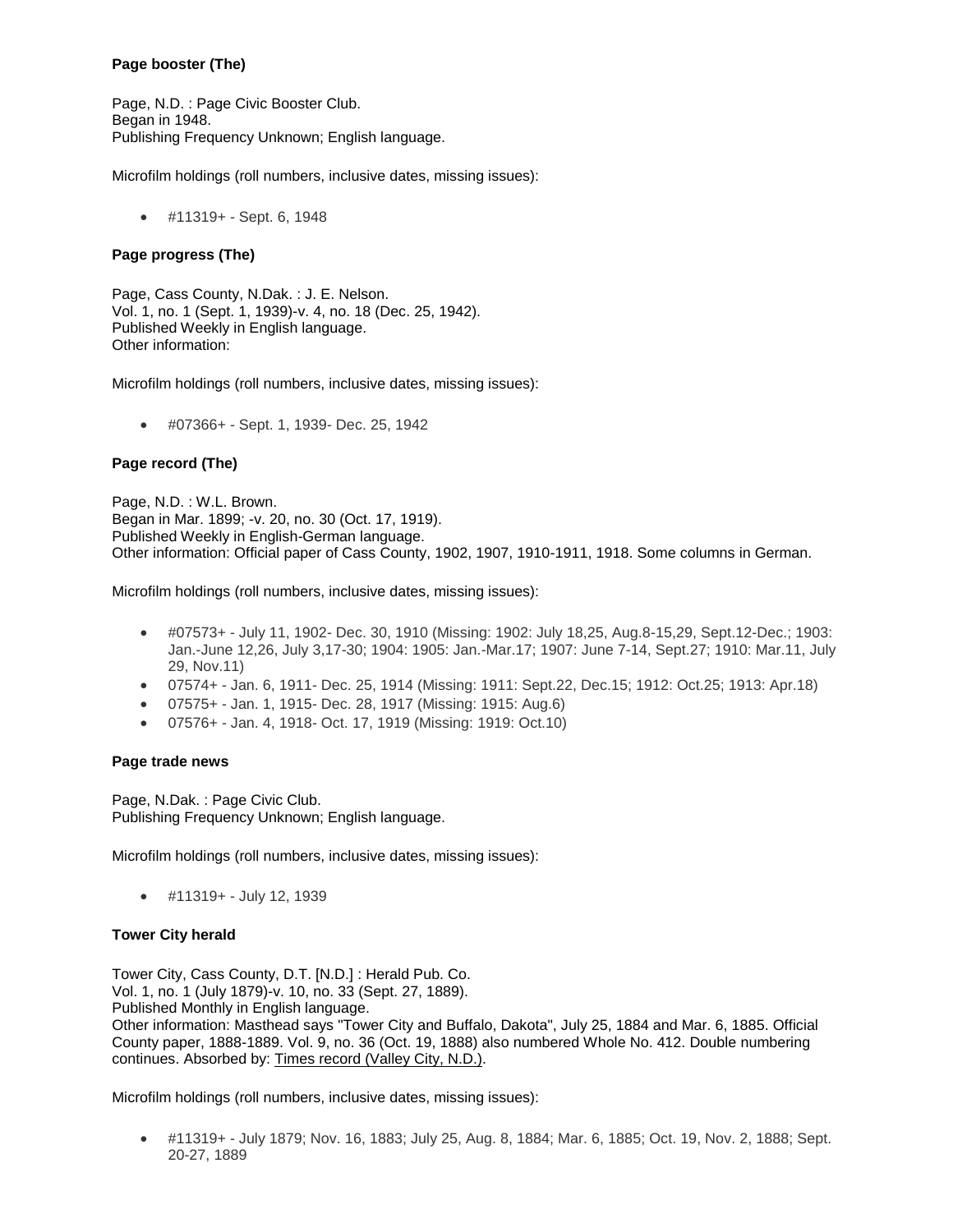# **Tower City topics**

Tower City, N.D. : W.W. Tousley. Began in 1894; -v. 43, no. 10 (Mar. 14, 1940). Published Weekly in English language. Other information: Published as: Cass County American and the Tower City topics (The), May 13-20, 1937. Official County paper, 1906, 1908-1909, 1911-1912. Publication suspended Nov. 23, 1939-Feb. 15, 1940. Continued by: Cass County tribune and Tower City topics.

Microfilm holdings (roll numbers, inclusive dates, missing issues):

- 04594++- Jan. 23, Feb. 6, Mar. 13, Apr. 3, 1895; May 27, June 3, Sept. 9, Oct. 7-21, 1896; May 12, Nov. 10, 1897; Feb. 17, Mar. 17, July 7, 1898; Jan. 12, May 11-18, June 8, July 27, 1899; July 10, Aug. 21, Sept. 4, 1902; Jan. 1, Apr. 9-16, May 7-14, June 18, Oct. 29, Nov., Dec., 1903; Jan., 1904
- 11319+ Apr. 26, 1900; Jan 21, 1904; June 17, Aug. 12, 1905
- 04594++- Feb. 4, 1904- Dec. 26, 1907 (Missing: 1904: Dec.29)
- 04595+ Jan. 2, 1908- Dec. 28, 1911
- 04596+ Jan. 4, 1912- Jan. 28, 1915
- 04597+ Feb. 5, 1915- Dec. 27, 1917
- 04598+ Jan. 3, 1918- Apr. 29, 1920
- 04599+ May 6, 1920- Dec. 28, 1922
- 04600+ Jan. 4, 1923- Oct. 22, 1925
- 04601+ Oct. 29, 1925- July 5, 1928
- 04602++- July 12, 1928- June 18, 1931 (Missing: 1930: Dec.3,25)
- 04603+ June 25, 1931- Oct. 3, 1935
- 04604+ Oct. 10, 1935- Dec. 31, 1936
- 10427++- Jan. 7, 1937- Mar. 14, 1940 (Missing: 1939: Sept.21-28)

## **Cass County news**

Wheatland, Cass County, N.D. : Maxwell McNeill Began in 1910; ceased in 1910. Published Weekly in English language. Other information: Published as: Cass County news and the Wheatland eagle, May 27, 1910. Absorbed: Wheatland eagle.

Microfilm holdings (roll numbers, inclusive dates, missing issues):

#08314++- Feb. 24, 1910- Oct. 21, 1910 (Missing: 1910: June 3, 24, July 15-22,Sept.30, Oct.7)

## **Cass County news and the Wheatland eagle**

#### **See: Cass County news**

#### **Wheatland eagle**

Wheatland, Cass County, N.D. : Wellington Irysh. Began in 1884; ceased in 1910. Published Weekly in English language. Other information: Official paper of Cass County, 1896, 1899, 1904, 1906-1907. Absorbed by: Cass County news.

- #10714++- Sept. 24, 1896- Dec. 28, 1905 (Missing: 1896: Oct.-Dec.3,17-31;1897; 1898 (except Jan.13); 1899 (except Jan.12, May 11); 1900; 1901; 1902; 1903 (exceptJan.8, May 7,28, June 18-25, Nov.19-Dec.)
- 10715++- Jan. 4, 1906- Dec. 31, 1908 (Missing: 1908: Jan. 2, Aug. 13)